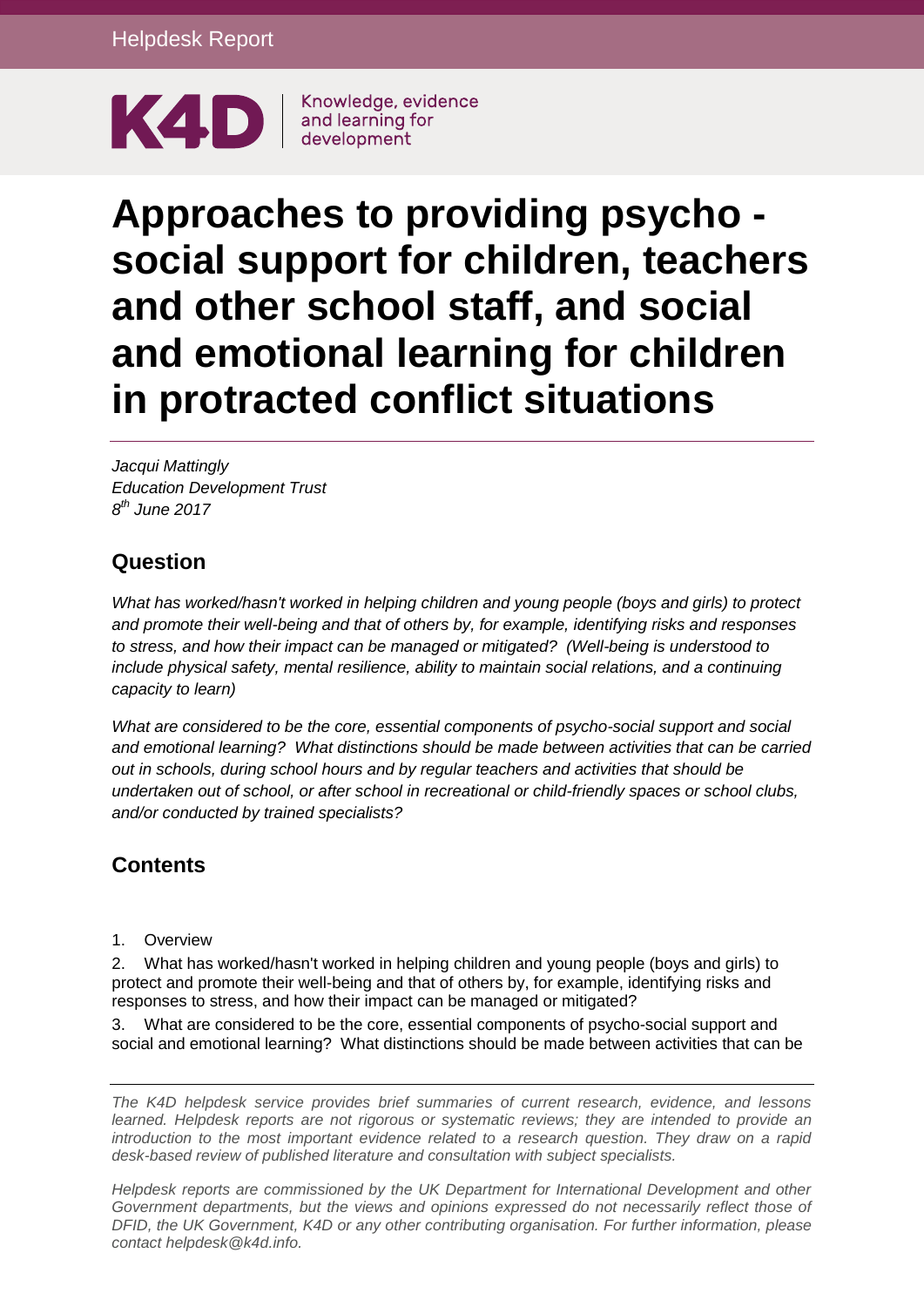[carried out in schools, during school hours and by regular teachers and activities that should be](#page-13-0)  [undertaken out of school, or after school in recreational or child-friendly spaces or school clubs,](#page-13-0)  [and/or conducted by trained specialists?](#page-13-0)

4. [References](#page-15-0)

# <span id="page-1-0"></span>**1. Overview**

Whilst the provision of psychosocial activities is regularly mentioned in documents referring to the humanitarian response to education, there is a dearth of literature that refers to exactly what these programmes consist of, and how effective they are. There is, however, widespread recognition of the importance of providing psycho-social interventions to counter the impact of traumatisation on children and youth's well-being and mental health, which can manifest in depression, shame, withdrawal or aggression.

A psychosocial approach moves away from focusing on individual clinically based diagnoses to focusing on holistic, broad-based preventative programmes that promote resilience and develop coping strategies across the entire affected group. This leads to improvements in general stress related symptoms among those with and without specific disorders, and can thereby significantly reduce the numbers of those that do require any specialist intervention. It is therefore important that psycho-social programmes are implemented through a complementary, integrated and multisectoral approach<sup>1</sup>.

A return to 'normal' routine is seen as a key intervention for children, including educational and recreational activities. Teachers and other care-workers are the main means through which this type of support can be provided, and programmes can be delivered as an integral part of the curriculum or through sport, art and other recreational activities. It is recognised that programmes need to adapt according to the context, culture and circumstances. Incorporating psycho-social issues as an integral part of training for teachers and other care-workers, rather than as a standalone subject or module, and providing follow-up and feedback has been shown to be most effective in implementation.

Whilst it is now widely accepted that early psychosocial interventions must be an integral part of humanitarian assistance, there is widespread recognition that there remains a need to build a stronger evidence for such work. Reports suggest more extensive and robust evaluations are required to develop a better understanding of what approaches to psycho-social support are the most effective, and in which situations. Despite an increasing number of programmes supporting conflict affected areas, many programmes remain unevaluated, or are evaluated without the use of transparent or rigorous methods. This means little is known regarding the impact of education in emergency programmes in general, or specific programme components that support children's wellbeing. Identified gaps in the evidence base include the relationship between wellbeing and mental health, and academic and learning outcomes, which is reasonably well-documented in non-emergency contexts, but not in humanitarian contexts. There is also a need to identify how psychosocial programmes impact on the ongoing stressors which also have an effect on well-

1

 $<sup>1</sup>$  References have not been provided in this summary but can be found in the main text of the report</sup>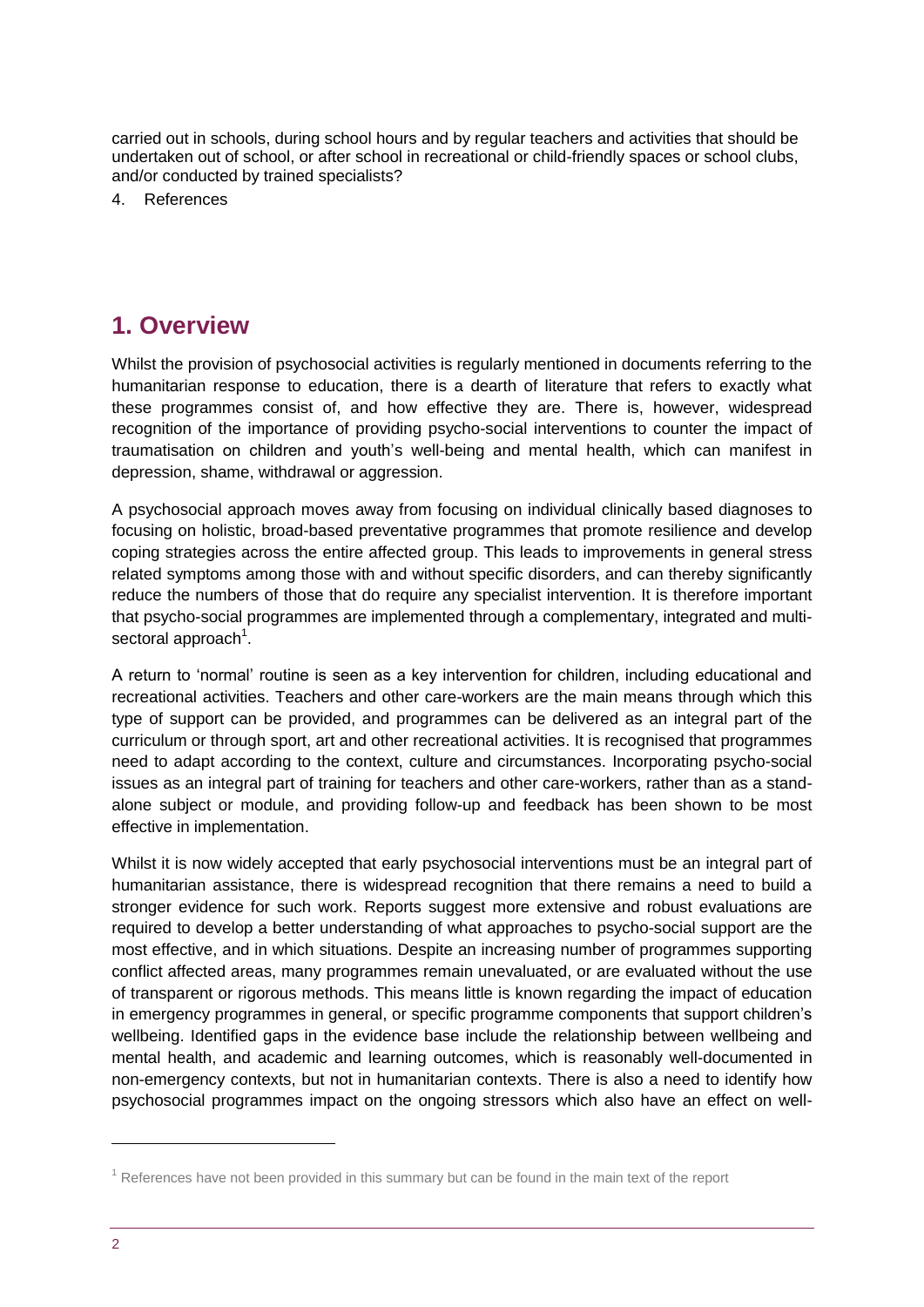being. Further research is necessary to understand the importance of contextual factors in promoting or inhibiting resilience in and through education systems. There is a paucity of studies that focus on youth and adolescents, and the inclusion of vulnerable groups. Further studies on outcome differences based on gender are also required.

Although this report addresses the two questions separately, there are overlaps between the two which resulted in some of the detail for the second question being covered in the sections addressing the first.

# <span id="page-2-0"></span>**2. What has worked/hasn't worked in helping children and young people (boys and girls) to protect and promote their well-being and that of others by, for example, identifying risks and responses to stress, and how their impact can be managed or mitigated?**

#### **Overview**

It is not surprising that there is wide recognition of the significant impact the effects of conflict has on children's psycho-social well-being and development. These effects include increased lack of security, exposure to violence, loss of, or separation from, family members and friends, and loss or lack of essential services, supplies, and access to services, all of which have immediate and long-term consequences for children, their families and communities and restrict their ability to function and be fulfilled. A regional mapping exercise by Save the Children (2014), showed that in addition to being exposed to physical harm and injury, the effects of the conflict for Syrian children include displacement, exposure to violence and destruction, family separation, deprivation of food and water, witnessing the killing of family members, and a general restriction or inability to continue to conduct their normal activities of daily life.

The study shows that, in keeping with children affected by conflict in other locations, Syrian children and their families experience a wide range of mental health and psychosocial problems. Even when the immediate dangers of conflict are not present, children's experiences are compounded by the consequences of conflict creating or contributing to child protection issues with potentially serious impacts on their mental health and psycho-social wellbeing. Loss of home, economic difficulties, inadequate living conditions and community tensions, family separation and break up of families, domestic and sexual and gender based violence (SGBV), child/early marriage, child labour, limited and/or poor education and vocational opportunities and uncertainty about the future are all significant factors contributing to children's stress. Focus group discussions with adolescents revealed a preoccupation with their living conditions, physical dangers and threats, and feeling a loss of identity and hopelessness about the future were a major cause of psycho-social distress. For those living in camps, the unpleasant and restrictive camp environment was also mentioned.

'*Armed conflicts and natural disasters cause significant psychological and social suffering to affected populations. The psychological and social impacts of emergencies may be acute in the short term, but they can also undermine the long-term mental health and psychosocial well-being of the affected population. These impacts may threaten peace, human rights and development. One of the priorities in emergencies is thus to protect and improve people's mental health and*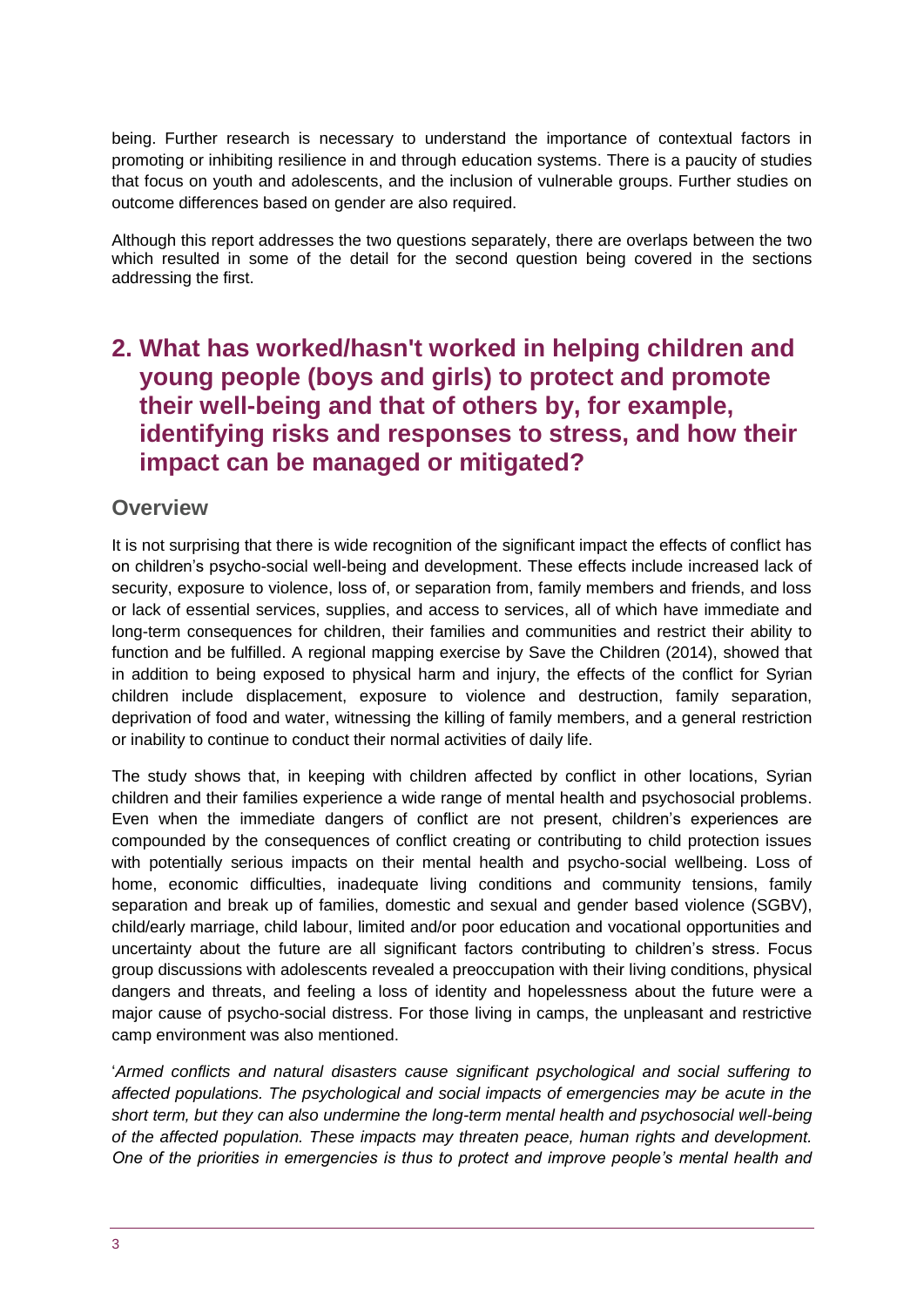*psychosocial well-being.'* (The Inter-Agency Standing Committee Guidelines on Mental Health and Psychosocial Support in Emergency Settings [IASC MHPSS Guidelines], 2007)

The IRC (2004) notes that caring for and protecting children in countries of conflict has become increasingly complex and is compounded by protracted periods of conflict. Even if children's physical survival needs are being met, the displacement, multiple losses and violence children are forced to endure interrupts normal healthy child development. Children's reactions may range from replicating the violence they have seen, to avoiding any situation, person, or thought which reminds them of the violence. Children may be agitated and destructive towards themselves or others, or they may be passive, withdrawn, or severely depressed. Some children may appear to be, and may be, untouched by the events they have undergone. Much depends upon the intensity of the conflict a child has witnessed or been a part of, and the individual and social supports a child possesses. Frequently, however, armed conflict takes away important developmental opportunities for children that would normally help to mitigate the effects of violence and serve as building blocks toward healthy adulthood.

It is recognised that the majority population often exhibit great resiliency and recover over time from the effects of stress and shock and find their own ways of coping. In these extreme circumstances, however, normal support mechanisms within families and communities, especially for children, may not be available as everyone is under stress. The symptoms of trauma displayed by adults and their own overwhelming troubles not only has a knock-on effect on the mood of children but impacts on the capacity of their parents or guardians to care for them. There is a need for resiliency to be fostered by developing supportive environments and the provision of psychosocial support activities.

Psycho-social well-being is based on an inseparable combination of biological, emotional, spiritual, cultural, social, mental, and material aspects of experience. Instead of focusing exclusively on the physical or psychological aspects of health and well-being, psycho-social programmes emphasise the totality of people's experience and underline the need to view these issues within the context of the wider family and community networks in which they occur (INEE, 2016). The ways in which children respond to the stress of armed conflict will depend on their own particular circumstances and characteristics. These include individual factors such as age, sex, personality type, personal and cultural background. The risks to children in war zones is also exacerbated by their stage of development and gender. Other factors are linked to the nature of the traumatic events, including their frequency and the length of the exposure.

In their training guide to psychosocial programmes the IRC (2004) suggest that opportunities to participate in structured, meaningful activities including education, recreation, and interacting with peers are essential for all children, and will provide the majority with sufficient support to recover, whilst a smaller number may need some additional informal support, and an even smaller number may need referral to specialist support.

## **Approaches to psychosocial support for children and youth**

Many agencies involved in the humanitarian response to conflict and crises are now incorporating psychosocial and mental health support into their programmes based on a pyramid-shaped framework of intervention set out in the IASC guidelines (2007). These guidelines are grounded in human rights and equity, within a 'do no harm' framework aiming to build upon existing community resources and capabilities and the development of integrated and multi-layered support systems for affected populations. This recognises the importance of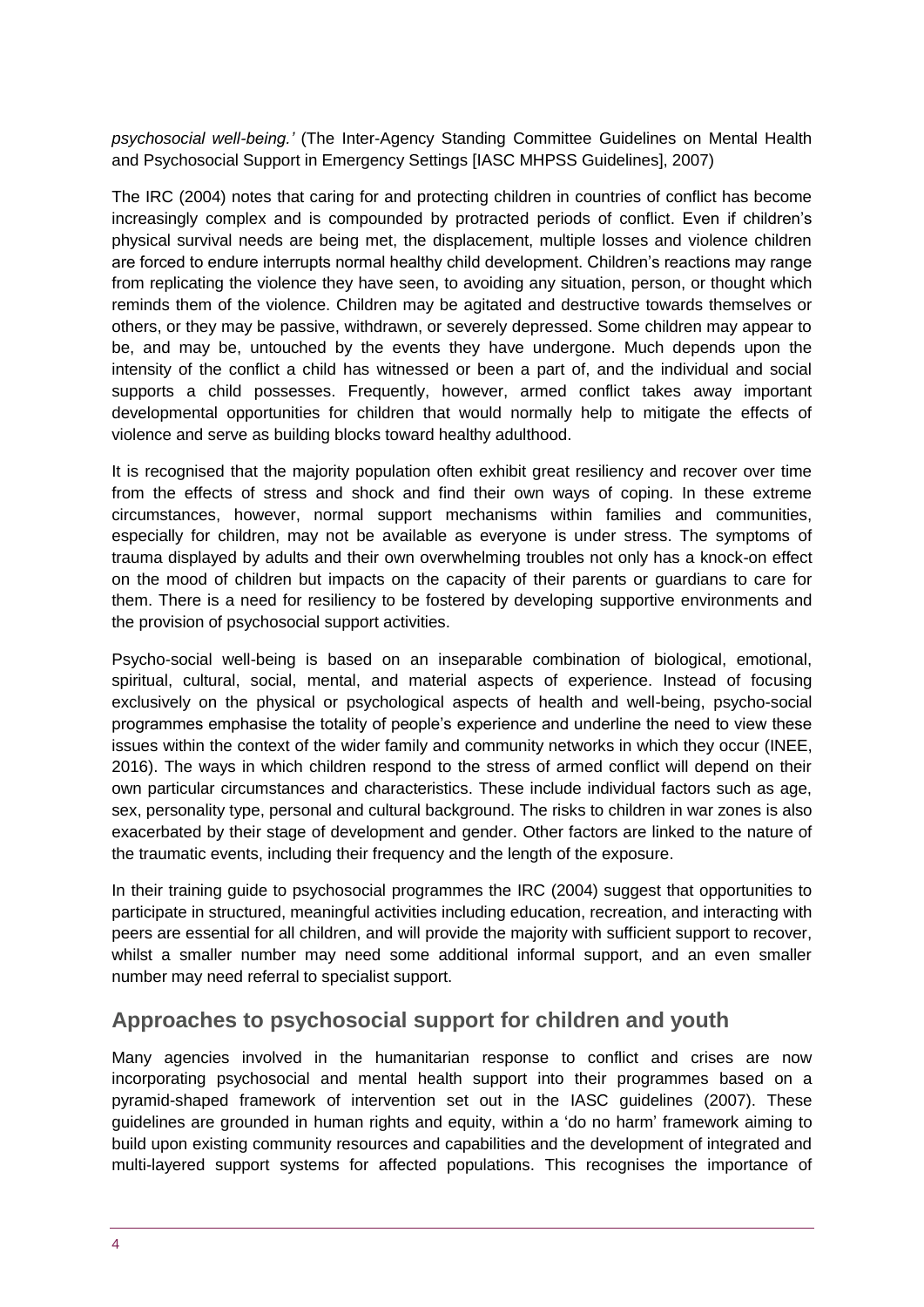implementing psycho-social programmes through a complementary, integrated and multi-sectoral approach, having found stand-alone services to be unsustainable, generate stigma and further fragment what care systems may exist.

The pyramid approach provides a layered system of diverse complementary supports that meets the needs of different groups. The base forms a broad layer of social support in basic services to ensure participation and well-being, with the next layer aiming to enhance support mechanisms of the family and community. The smaller layer towards the top of the pyramid targets the provision of non-specialist support, with the apex being the specialist support provided by psychologists or psychiatrists for the relatively few people with a diagnosed condition. The guidelines recommend all layers of the pyramid should be implemented concurrently. This moves the focus from clinical diagnosis of an individual to holistic, broad-based preventative measures, promoting the development of resilience across the entire group, whist recognising there will be a small number that require specialist services.

In contrast to clinical interventions that require specialist personnel, resources and training, and focus only on the minority with diagnosed conditions, this broader, preventative psycho-social approach has been found to be beneficial to the wider population, not only leading to improvements in general symptoms among persons both with and without specific disorders, but reducing symptoms below a threshold of clinical significance for large proportions of the population. Once psychosocial interventions are in place, those individuals whose needs are not met by these restorative community level interventions can be identified and provided a higher level of mental health care (Nicolai, 2003). This is reinforced by Jordans et al (2010) who found that, although there was little uniformity in psychosocial programmes, there was strong consensus in guidelines and key publications promoting the importance of:

- a) normalisation of the child's daily life and recreational activities;
- b) social reconnection/reintegration and social support mechanisms;
- c) utilisation of individual and community coping and resilience mechanisms;
- d) discouraging child-family separation, especially the important role of caregivers;
- e) focus on existing education and health care systems;
- f) emphasis on the reduction of social discrimination and a non-clinical identification of problems, and
- g) youth participation.

An understanding of the culture within the affected country is of fundamental importance in planning psychosocial support programmes. There is increasing recognition by several studies that the application of western, individualised approaches to counselling, therapy and the use of clinical labels does not readily apply in many cultures, and that in many countries these specialists may not be available. In the Syrian context, a pre-existing regional shortage of mental health professionals has been placed under extreme pressure, and even where such professionals are available they are not trained with the required therapeutic skills. [\(Kalksma van](https://www.ncbi.nlm.nih.gov/pmc/articles/PMC2789493/#R21)  [Lith, 2007](https://www.ncbi.nlm.nih.gov/pmc/articles/PMC2789493/#R21)). Burde et al (2015) also stress the limitations of applying concepts of Western psychology in non-Western contexts. They cite a study by Wessells (2009) which shows interventions had inadvertently harmful effects if they did not take local norms and customs into account. They recommend contextually-relevant programme design should be used as a guiding principle for emergency interventions that address children's wellbeing.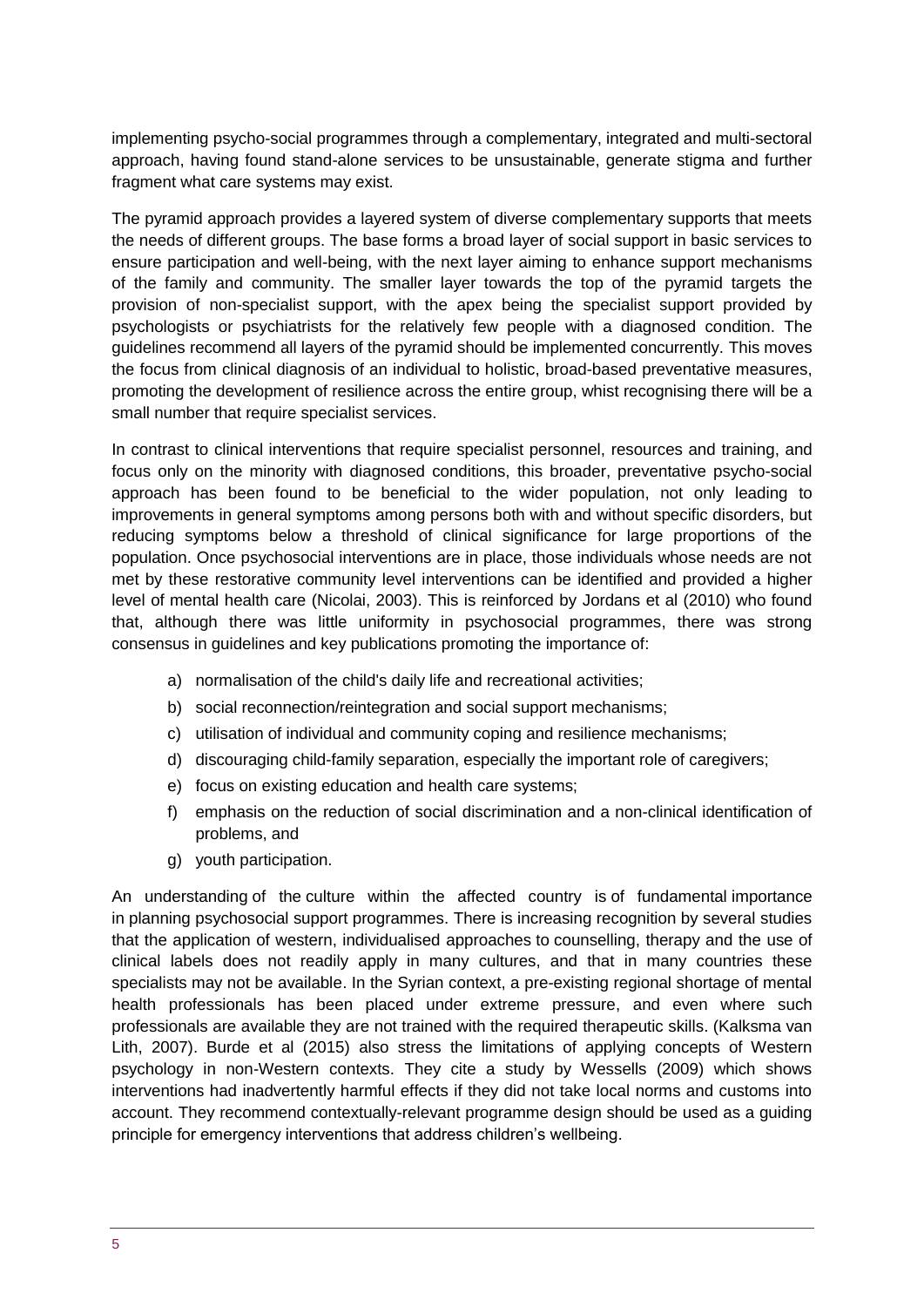Psychosocial approaches have been found to be more suited to strengthening resilience, using local capacities, and promoting coping and positive development. The IASC (2007) guidelines recommend psychosocial interventions ensure as safe an environment as possible and provide a return to routines, since predictability and engagement is important for promoting mental health during complex humanitarian emergencies. In addition to helping a child develop self-esteem and confidence, a focus on resilience gives the advantage of directing attention to their strengths rather than their weaknesses. Nicolai and Triplehorn (2003) also found psychosocial interventions can be an important first step in promoting mental health. This should include stabilising routines as far as possible whilst providing opportunities to maintain or reinvigorate social connections and engagement in activities such as education, paid work, religious practices, and opportunities for recreational sport or art. This is reinforced by [Betancourt \(2005\)](https://www.ncbi.nlm.nih.gov/pmc/articles/PMC2789493/#R7) who found these activities also provided a source of hope for the future, especially among youth.

The close link between psychosocial activities and education is highlighted by Nicolai and Triplehorn (2003) who recommend that for many children in conflict affected areas, schooling, whether formal or non-formal, is the main means through which support can be provided. This has critical implications for teacher training to develop classroom management skills, basic knowledge of child development and child-friendly pedagogic techniques, as well as providing children time and space for recreational and expressive activities.

According to UNICEF (2009), applying a resiliency-building approach to promote psychosocial well-being focuses programmes on the following objectives:

- Reducing risks to children's safety and emotional well-being while promoting an environment conducive to positive development, effective coping, and resilience
- Promoting children's holistic development and age-appropriate physical, cognitive, and emotional competencies
- Fostering a secure and stable environment for children
- Strengthening family and community care-giving structures for children
- Supporting children's and youth's voice and full participation in all phases of programming
- Strengthening local networks that enable child protection, care, and well-being, such as women's groups or religious networks

## **The impact of Psycho-social interventions**

Jordans et al (2009) raise the issue that, due to a scarcity of rigorous studies, the diversity of researched interventions, and the prevailing conditions in which interventions are conducted, it is difficult to make firm conclusions on the impact of psycho-social interventions. They find that although some evaluations are promising, the effect sizes of controlled studies are, at best, moderate, whilst several evaluations were deemed to have methodological flaws. They highlight an apparent gap between research, policy and practice with a serious lack in the literature of evidence-supported interventions and the presentation of application of approaches. The report considers the move from narrow to broader programming makes evaluation more challenging, but considers it important to create an evidence base from which psycho-social and mental health interventions can be scaled up.

The IRC (2004) suggests resiliency to situations of conflict is dependent upon a number of factors such as the temperament of the child, the support a child has around him or her, and the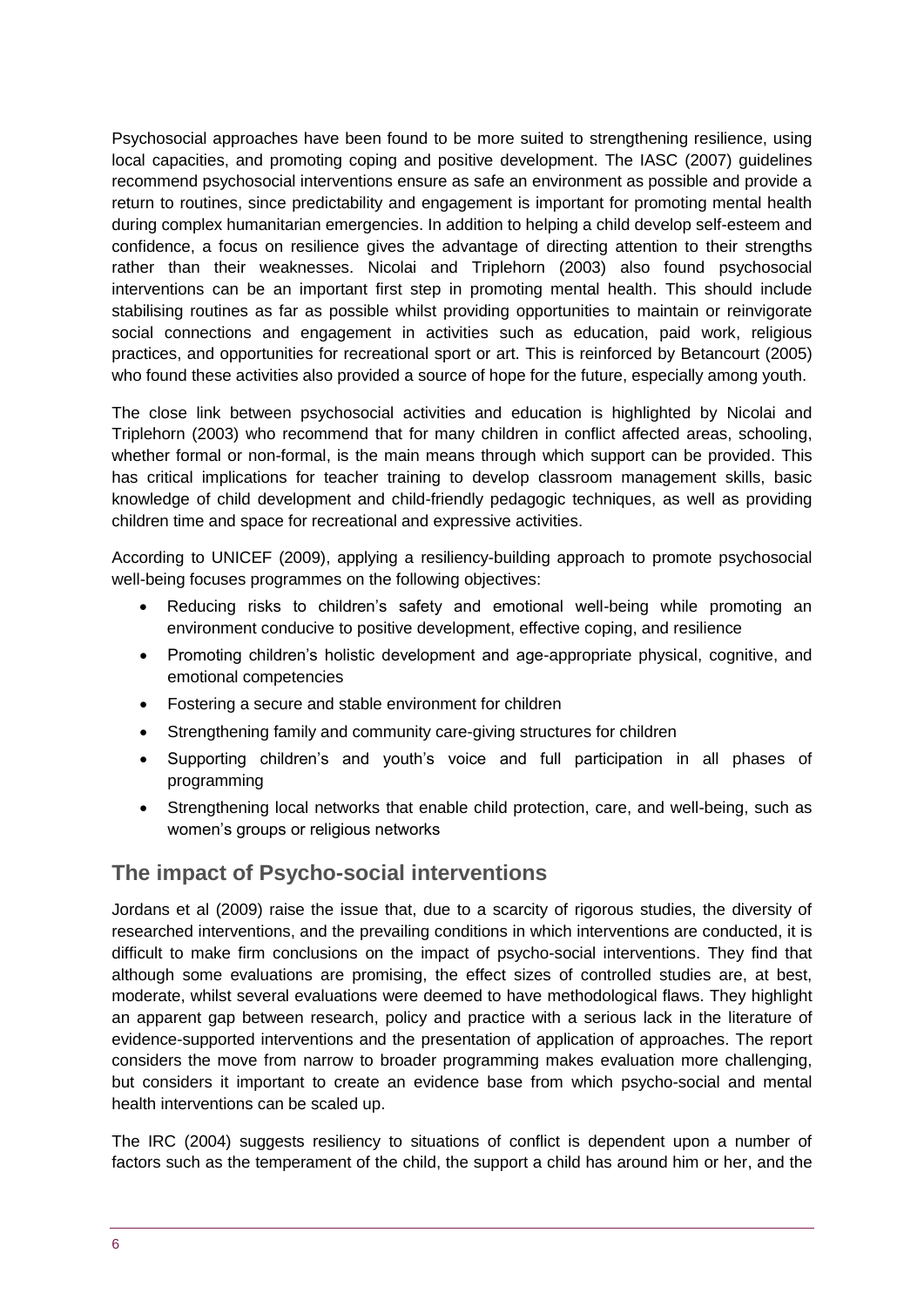severity of the experience. Further, a child's sense of control over her/his environment, such as represented by opportunities for mastery over tasks in reading, drawing, helping with chores in school or at home, are also important contributing factors to promoting resiliency and coping. For older youth, actively learning, discussing, and sharing information with peers and family members about the conflict situation can be critical for promoting their recovery and developing resiliency.

The importance of ensuring the needs of the most marginalised groups are taken into account is raised by Burde et al (2015), who found that some interventions aimed at promoting psychosocial wellbeing did not reach all groups. This suggests the importance of specific and targeted support programmes, particularly for traditionally marginalised groups, but these will vary by context. Similarly, several studies within a variety of populations showed mixed, weak, or even negative effects of psycho-social interventions for girls (Punamaki et al., 2014 in Burde 2015).

## **Provision of Child Friendly or Safe spaces**

Kaufmann (2016) found that the provision of a structured and protective environment for children through Child Friendly or 'Safe' spaces are frequently the first psychosocial support intervention in an emergency, She highlights that the concept is simple and replicable, and that wide-scale play and recreation activities should be offered as soon as possible. This is reinforced by modules developed by the Action on the Rights of Children (ARC) which suggest structured play and recreation opportunities to help normalise children's behaviour when they need it most, and advocate for Safe Space programmes to provide psycho-social support as well as structures to monitor daily protection concerns. Kaufmann indicates these programmes are readily scalable and that by using community resources, large numbers of children can be brought into these programmes in a short period of time.

To meet different needs, programmes can focus on different groups of children from pre-school through to older adolescents, providing a structured routine and support from adults outside their own family, thus also serving to lessen the burden of adult carers in families who too are under stress. These spaces often become a focal point for wider community mobilisation and scale-up of services (Save the Children, 2014).

Bringing children into a protective safe space can also provide opportunities to identify children with special emotional or physical needs related to the surrounding conflict, and can reduce the risk of children being vulnerable to other protection factors such as malnutrition, child labour, sexual abuse, recruitment as child soldiers, drug abuse etc. Although recreational and play activities are central to the Safe Space concept, some programmes have evolved into multifaceted intervention initiatives that include immunization campaigns, nutrition programs, life skills activities, and offer parental support.

A Child Friendly Spaces programme can also be an important step toward establishing curriculum-based learning in refugee or internally displaced populations, especially where schools do not exist from before (Boothby and Melvin, 2007). In programmes that did provide education, boys were found to prioritise education over safety and protection whilst girls indicated the safe space as being equal or greater in value to education (Gladwell & Tanner 2014).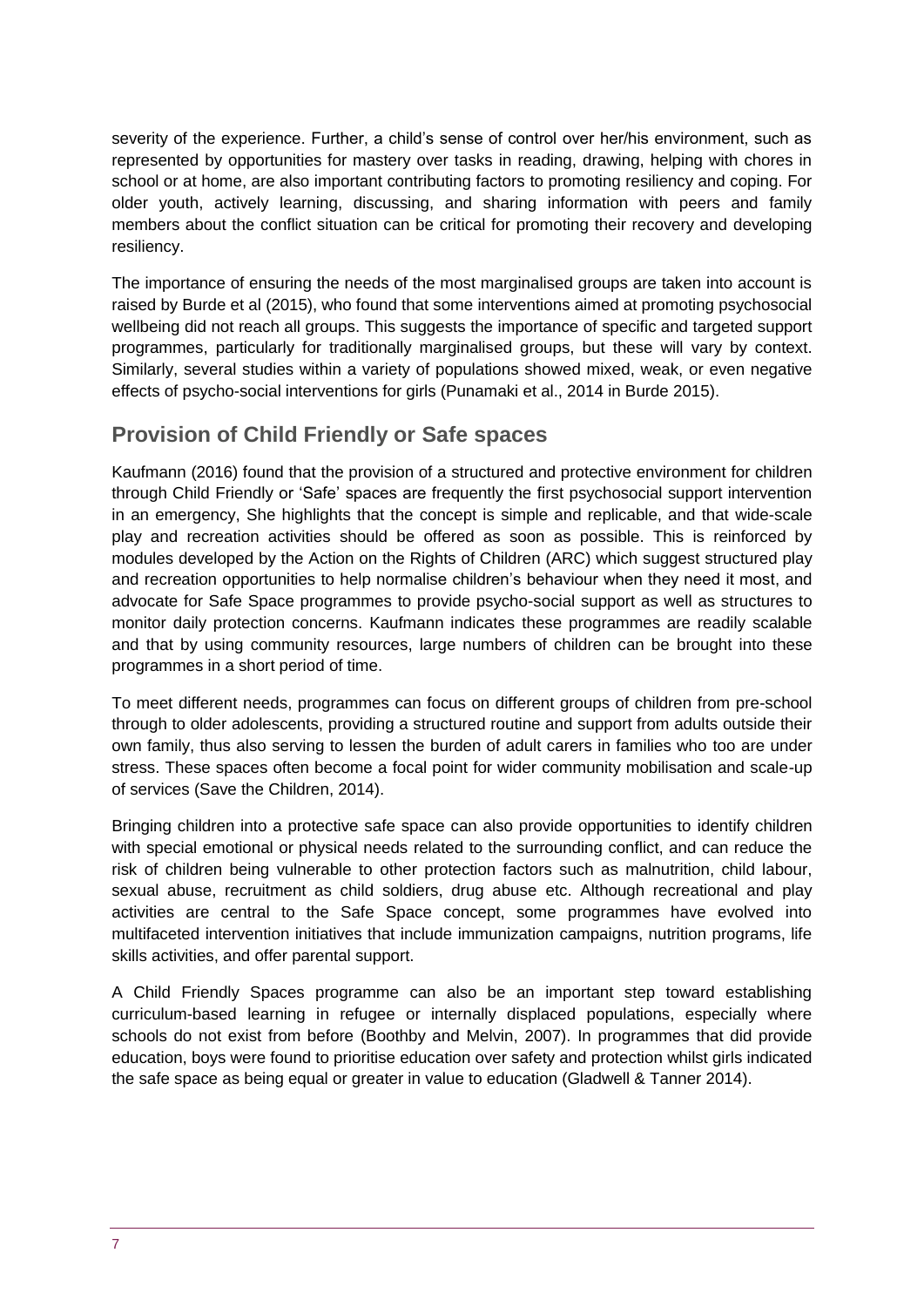## **Education based interventions<sup>2</sup>**

Many studies recognise the importance of education and attendance in school (both formal and non-formal) in providing the stability, structure and routine that children need to cope with loss, fear, stress and violence (UNICEF 2016). Wide-scale exposure of children to violence and deprivation has resulted in efforts to provide psychosocial support to war-affected and displaced children within schools. Burde et al. (2015) found evidence that providing school routines improve mental health and resilience and can help recovery for the majority of children and youth affected by conflict or disaster. They also found strong observational evidence for the importance of ensuring education opportunities are inclusive and creating school environments that reduce the stigma associated with conflict.

Boothby and Melvin (2007), consider the type of research that would allow for comparative impact conclusions on interventions has not been undertaken, but found emerging evidence in the form of case studies, programme evaluations, and other field-based findings that point to promising trends and lay the foundation for subsequent research and programme learning opportunities. They highlight the following:

- Keeping schools open and accessible acts as a key psycho-social response in restoring a routine and a sense of normalcy, in keeping with the Inter-Agency Network for Education in Emergencies (INEE) standards on education in emergencies. However, they recognise that, in conflict situations, both providing adequate schooling, and enabling children to access school can present difficulties, and that schools can also be sights of abuse and conflict.
- Classroom-based initiatives with distinct psychosocial components help to reduce stigmatisation of mental health issues and can improve children's self-esteem, selfefficacy, prosocial behaviour and post-traumatic stress symptoms.
- Providing teachers with knowledge and skills to help children in their classrooms come to terms with psychological and social wounds were found to have modest effects on the psycho-social status of children in Bosnia, Croatia, Kosovo, and Palestine, The report found the success of these efforts, however, is highly dependent on the education system's ability to support its teachers.
- Peer-to-peer dialogue has been employed in schools with some success, particularly in the development of life skills. The review found the discussion leaders have too little training to be regarded as counsellors, and their role needs to be made clear.
- Programmes to support school-based counsellors' work with individuals and groups of severely affected children and youth have proven to be effective, but only when these efforts have been implemented in cultures that traditionally use these types of mental health interventions and in schools which are part of functional education systems.

In the context of sudden onset and chronic crises, as well as contexts of post-crisis and state fragility, the International Rescue Committee (IRC, 2012) Healing Classrooms approach is designed to develop and strengthen the role that schools and especially teachers play in promoting the psycho-social recovery and well-being of children and youth. It encourages an inclusive approach to education, in which all children and youth are welcomed – including girls,

1

<sup>&</sup>lt;sup>2</sup> Interventions involving teacher training are mentioned in this section but a fuller discussion is provided in answer to questions 3 and 4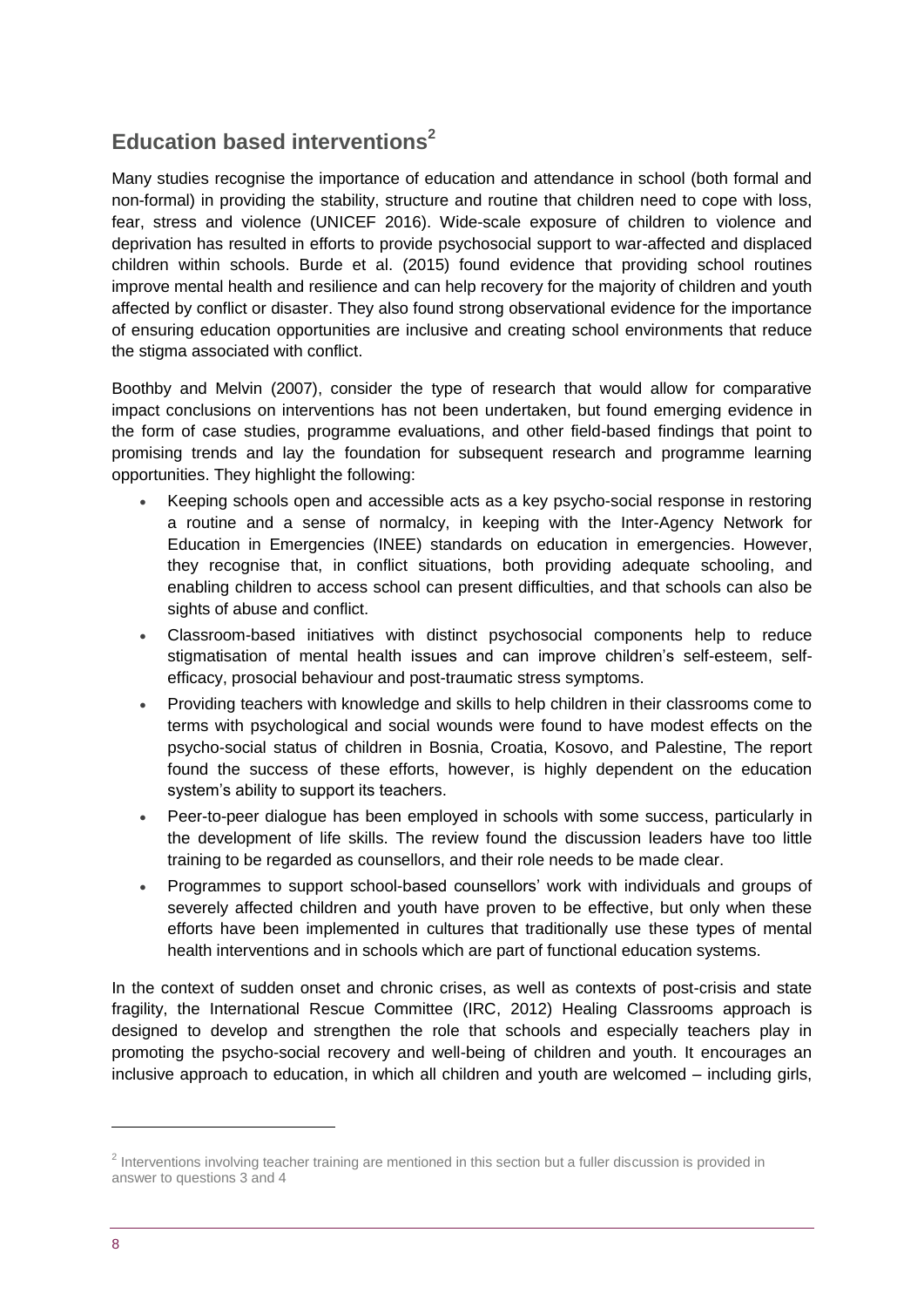children of different ethnic origin and children with disabilities. The approach particularly focuses on expanding and supporting the positive role that teachers, parents, government officials and community members play in ensuring children and youth can recover, grow and develop, with learning spaces providing safe environments for children and youth, where they are not only protected from harm but also given the skills, knowledge, voice and capacity to protect themselves.

An evaluation of the IRC Healing Classrooms programme by Winthrop and Kirk (2005) found that providing a separate session/module on psycho-social support to teachers (who may or may not have formal training as teachers) covering topics such as child development, techniques for creating a supportive classroom environment, how to communicate with children, how to identify a distressed child in the classroom, and when and how to refer a child to mental health or other professionals, was not an effective approach for implementation into practice. Even though the session/module provided concrete tools for classroom teaching, in practice it remained separate from teachers' understanding and application of general pedagogical and classroom management skills. There is also the risk of over-emphasising the subject, leading some teachers to believe that the training enables them to solve children's problems, which it was not designed to do.

Winthrop & Kirk (2005) suggest a better approach would be to integrate the psychosocial concepts, without naming them as such, into pedagogy, lesson planning and classroom management training. This would also shift the emphasis away from a specific bundle of 'psychosocial skills' towards those tools needed to be good teachers and to create 'healing classrooms'. Also important is to build more explicitly on the cultural understandings the teachers already have of their students as members of the same community. The stand-alone session/module approach to psychosocial teacher training, however, is common to many education in emergency programmes.

The INEE (2016) finds schools and learning spaces are natural channels for delivering social and emotional learning (SEL) programming, especially in crisis contexts. They consider SEL is at the heart of most programmes designed to support healing, social cohesion, and resilience, and may be evidenced through peace education, conflict resolution, violence prevention, life skills, character education, or referred to as something else. This is reflected by the World Bank (2013) which finds SEL competencies often serve as the core competencies outlined in most programmes intended to build social cohesion before, during and after crisis and conflict. The most effective evidence-based programmes are designed to empower children and youth to have improved academic, social and emotional learning outcomes and include conflict resolution, life skills, character education, violence prevention, civic education and peace education. In contexts of adversity, education systems are therefore well advised to integrate SEL components and processes into their academic programmes. Research suggests that this is best accomplished through integrated SEL classroom instruction, student engagement in positive activities in and out of the classroom, and broad parent and community involvement in programme planning, implementation, and evaluation (Weare and Nind 2011).

In emergency settings, the ties between social, emotional, and academic skills grow stronger as learners of all ages struggle to cope and survive in unstable and often life-threatening environments. SEL skills are critical tools for building resilience among children and youth affected by crisis, which can make the difference between their having supportive relationships or being socially isolated, between managing stress or turning to negative coping mechanisms, and between success in school or dropping out. Education programmes that incorporate SEL can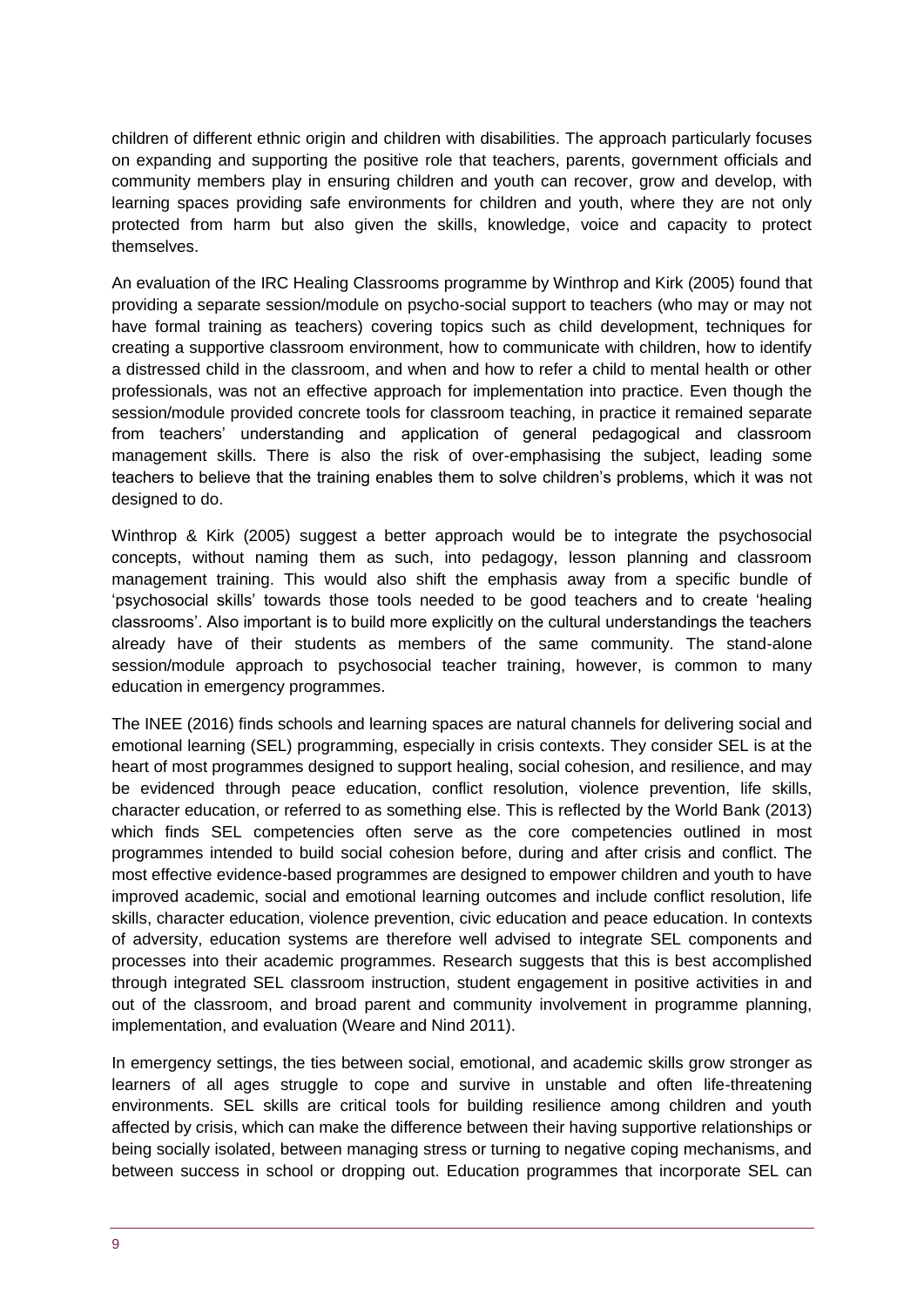play a crucial role in developing protective factors in youth which mitigate the negative developmental and behavioural effects of exposure to conflict. This is achieved through building intrapersonal and interpersonal skills that are necessary for managing emotions and building healthy relationships. SEL strengthens the healing and coping mechanisms needed to deal with adversity, and contributes to academic success at school. One of the most important factors for most of these adolescents is the opportunity to make meaning of the adversity experienced and to find purpose in education. SEL supports this engagement process, and can also help increase students' ability to focus on learning.

For children and youth, learning is a source of control in an otherwise uncontrollable context (Reyes, 2013). In contexts of violence and conflict, learning can contribute to well-being, and well-being to learning and they are therefore inextricably linked. A three-tiered approach for promoting the social and emotional well-being of children and youth should focus on classroom and school climate, teaching pedagogy and school personnel support, and student skill building. SEL programmes are focused on planned learning, whereas psycho-social support programmes are more oriented toward children's psychological and social well-being and the two tend to operate simultaneously and build on one another (INEE, 2016).

Resilience research by The World Bank with Palestine refugees in the West Bank, Gaza and Jordan reveals the crucial role teachers play in providing not only academic instruction, but also care, advice and emotional support (World Bank 2013). This occurs in both direct ways (teacher visits to students' homes after particularly difficult moments, for example) but also through integrated social and emotional care within academic instruction, extra-curricular activities, and opportunities for students to exercise leadership and committed mutual support. Opportunities for practice and skill building enable students to demonstrate and model social and emotional competencies with their peers, teachers and parents. Increasingly, research has shown that programming must be integrated into the long-term environment, school curriculum or system and not as temporary projects or add-on activities (IASC 2007, World Bank 2013), This could be including dance or music alongside the curriculum if it is important to that particular culture so that students may "have the skills, creative vision and confidence" to contribute to the cultural life of their country. The Qattan Centre for the Child in Gaza, for example, has adopted an integrated pedagogical approach that utilizes literature, music, drama, and cinema to support self-directed learning and encourage students to express themselves, discover different cultures and strengthen their understanding of their own cultural identity (World Bank, 2013)

Studies reviewed by Burde et al (2015) found that, where NGOs have implemented the practice of training of trainers, which involves a short-term training of community members and teachers in the basic skills of psycho-social intervention and alleviation of distress, these helpers need ready access to professional feedback and consultation. Planning and expectations about their work should be gauged in light of the amount of training they obtain. They reflect that teachers have the important task of supporting and understanding students, can facilitate discussions about conflict situations, and have opportunities to reinforce coping skills, correct rumours, identify suffering in children, and prepare students for future experiences. The studies also showed schools and other public services can monitor children's adjustment and level of coping, and can facilitate the provision of professional help when it is needed.

During programmes in Bosnia and Kosovo, teachers were trained on subjects such as cooperating with parents, dysfunctional families, the impact of poverty, stress in children, the traumatized child, loss and grieving in children, etc. As a result of the training and its follow-up programme the teachers said they felt empowered and stimulated in the sense that they had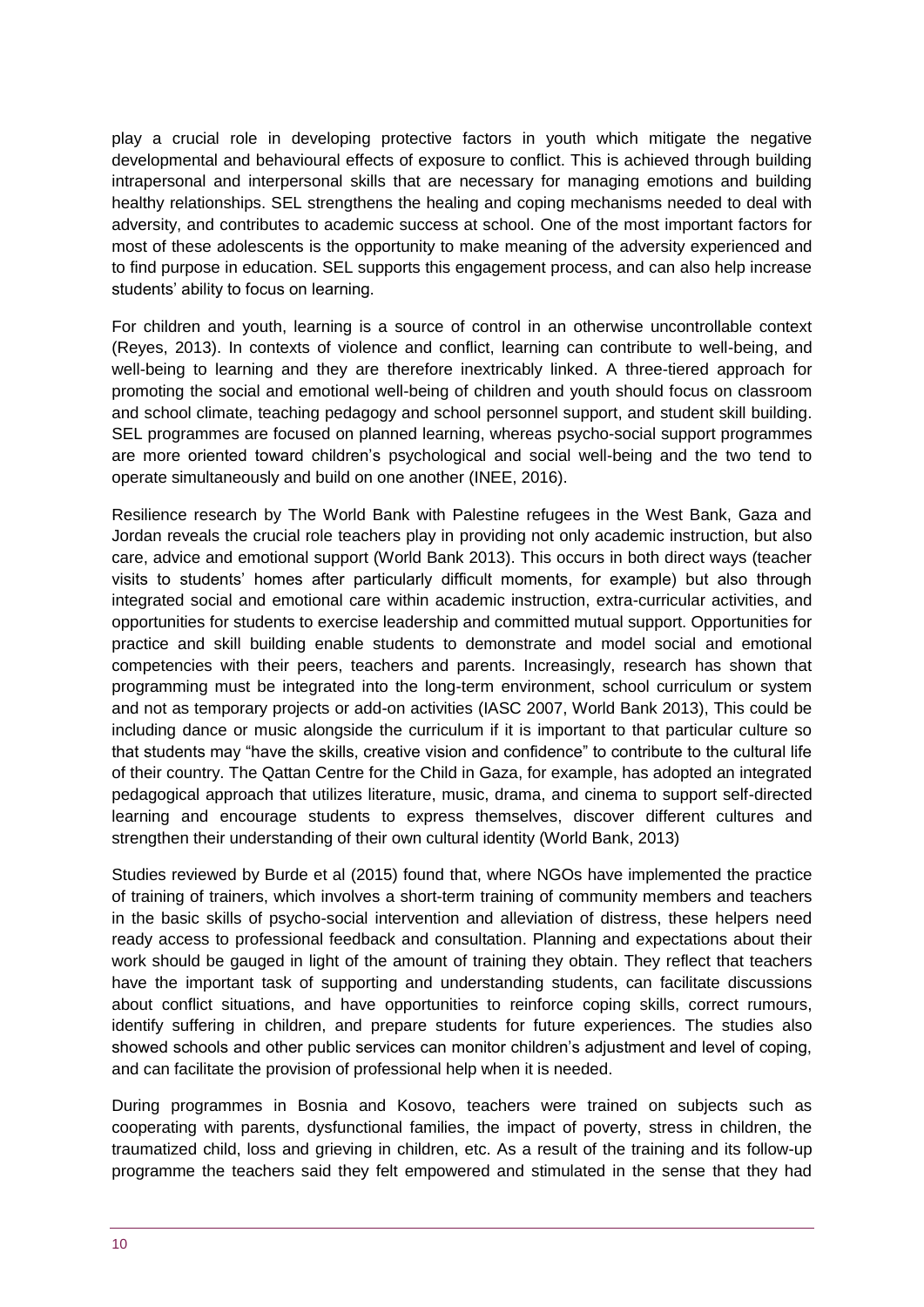more energy for coping with their job, as well as with their own difficulties, but the effect on the children and their parents was not measured (Mikus Kos, 2005 cited in Kaufmann 2006). Through effective teaching pedagogy and instructional practice teachers enable students to develop and practice social and emotional skills. School administrators can offer leadership and guidance in reinforcing the use of these skills outside the classroom and in school life. When teachers work on their own social and emotional knowledge and skills, their students also benefit. It is recommended that school administrators prioritise this kind of teacher professional development. The report also recommends school-based educational programmes should teach peace education and reconciliation, in order to promote the culture of peace in children.

In a study of an intervention in Israel conducted after the 2006 Lebanon war, Wolmer et al. (2011) found that when teachers established a safe environment, children's coping skills improved. Teachers were trained to employ a supervised, structured protocol of eight, two-hour classroom sessions over a one-month period. The sessions were structured around an imaginary character who writes letters to the children and invites them to share, discuss and process their experiences. Teachers used narrative techniques, play activities, and diary documentation to help children reprocess traumatic experiences. Overall the study found that participating children were more likely to maintain a healthy equilibrium and re-experience traumatic events less frequently.

A recent innovation reported by Norad (2017) challenged game developers to create opensource smartphone applications designed to build foundational literacy skills in Arabic and improve psychosocial well-being for out-of-school Syrian refugee children aged five to 10 in Syria and neighbouring countries. The two winning games are now available for free download through Google Play and the App Store are designed to help children learn despite being negatively affected by high stress and trauma. The report claims the games develop literacy and social emotional learning (SEL) skills, by helping children process information without becoming distracted, use their working memory, control their impulses and emotions, perseverance, solve problems, and get along with others. The competition took advantage of the high availability of smartphones among war-affected Syrian families and these downloadable games can potentially reach millions of out-of-school children. The games both have open source licenses, and are designed to be easily adapted for other languages and different groups

## **Sports and recreational activities<sup>3</sup>**

Boothby and Melvin (2007) found recreation and structured activities have helped large numbers of children 'normalise' their behaviour after exposure to violence or flight. Studies reviewed by Burde et al 2015) found creative arts are increasingly employed in psychosocial interventions aimed at children affected by conflict and crisis. They cite programmes that include music therapy, creative play therapy, dance, drama, painting and drawing as strategies that are increasingly recommended by neuroscientists to enable the processing of traumatic experiences. Robust evidence from a US-based meta-analysis specifically links play therapy programmes in schools to improvements in academic outcomes (Ray, Armstrong, Balkin, & Jayne, 2015 in Burde et al 2015).

In both conflict and crisis-affected contexts, creative arts and play therapies have had positive effects for participants. A systematic review of 21 studies (14 in high-income countries, 7 in

1

 $3$  A fuller discussion of this topic is given in answer to Question 5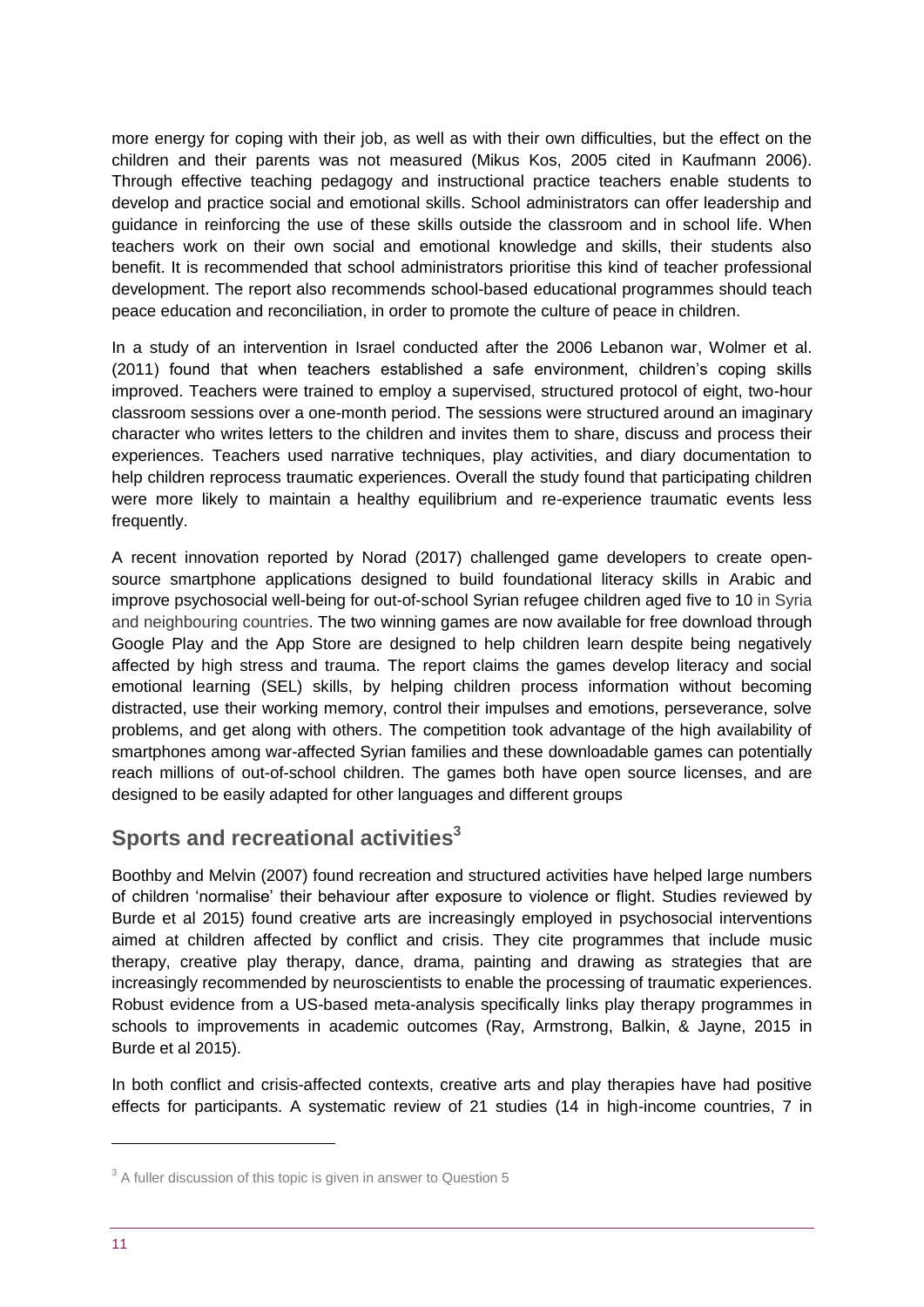refugee camps) on interventions targeting 1800 refugee children, aged 2–17 found that cognitive behavioural therapy and creative arts-based programmes were the most commonly employed techniques (Tyrer & Fazel, 2014). Significant improvements in mental health were found from both types of interventions as well as interventions that employed multiple modalities. A quasiexperimental study centred on creative arts activities in northern Uganda indicated statistically greater improvements in wellbeing of intervention participants than those that did not participate (Ager et al., 2011).

An observational evaluation of 'Right To Play' programmes in refugee camps found that participation in the programmes supported wellbeing through developing peer relationships, student and teacher relationships, and the increased inclusion of young girls (Lange & Haugsja, 2006). The report found qualitative results in northern Uganda from a programme initiated by ARC indicated a positive impact on children's wellbeing and addressed their basic psychological needs. Parents reported that their children's and their own participation in the activities has resulted in a greater awareness of the specific needs of different age groups, a greater awareness of their own children's strengths and fostered more inter-generational dialogue. Both adults and children placed the greatest value on social skill, social responsibility and social conformity as evidenced by positive social functioning behaviour. Social competence is primarily shown by the willing and respectful participation in appropriate household responsibilities, livelihood support and duties.

During a long-term psychosocial intervention with children in Kosovo, workshops including creative techniques and sports were offered in cooperation with local schools. The leaders of the workshops claimed that the behaviour of children changed: for example a timid withdrawn child started to play with the other children, the children started to work together, and that the attitude and approach of the teachers toward the children also changed. (Mikus Kos, 2005 cited in Kaufmann)

Child-friendly youth activities and children's clubs are recommended to encourage the development of children's pro-social behaviours, including enhanced self-esteem, hope and a sense of self-efficacy. and the increased protection of children (Global Education Cluster, 2012)

## **Family and community and involvement**

In keeping with IASC guidelines, Burde et al (2015) found contextually appropriate communitybased and social ecology models were increasingly discussed in the literature as alternatives to trauma-centred interventions.

A qualitative evaluation of the *Our Communities, Our Schools* intervention in Palestine indicated a positive relationship between community-supported school-based interventions, students' psychosocial functioning, and learning outcomes (Shah, 2014). The intervention sought to address immediate community needs by engaging parents and communities around school operations and education activities, and promoting inclusive, student-centred teaching. Communities can be mobilised as a key resource for a range of psycho-social interventions for children, including the training of volunteers to organise activities, and the promotion of education.

Observational evidence points to the potential of community negotiations to mitigate attacks on education, as demonstrated by The Schools as Zones of Peace (SZoP) programme during the conflict in Nepal in 2001. This supported dialogue between communities and local political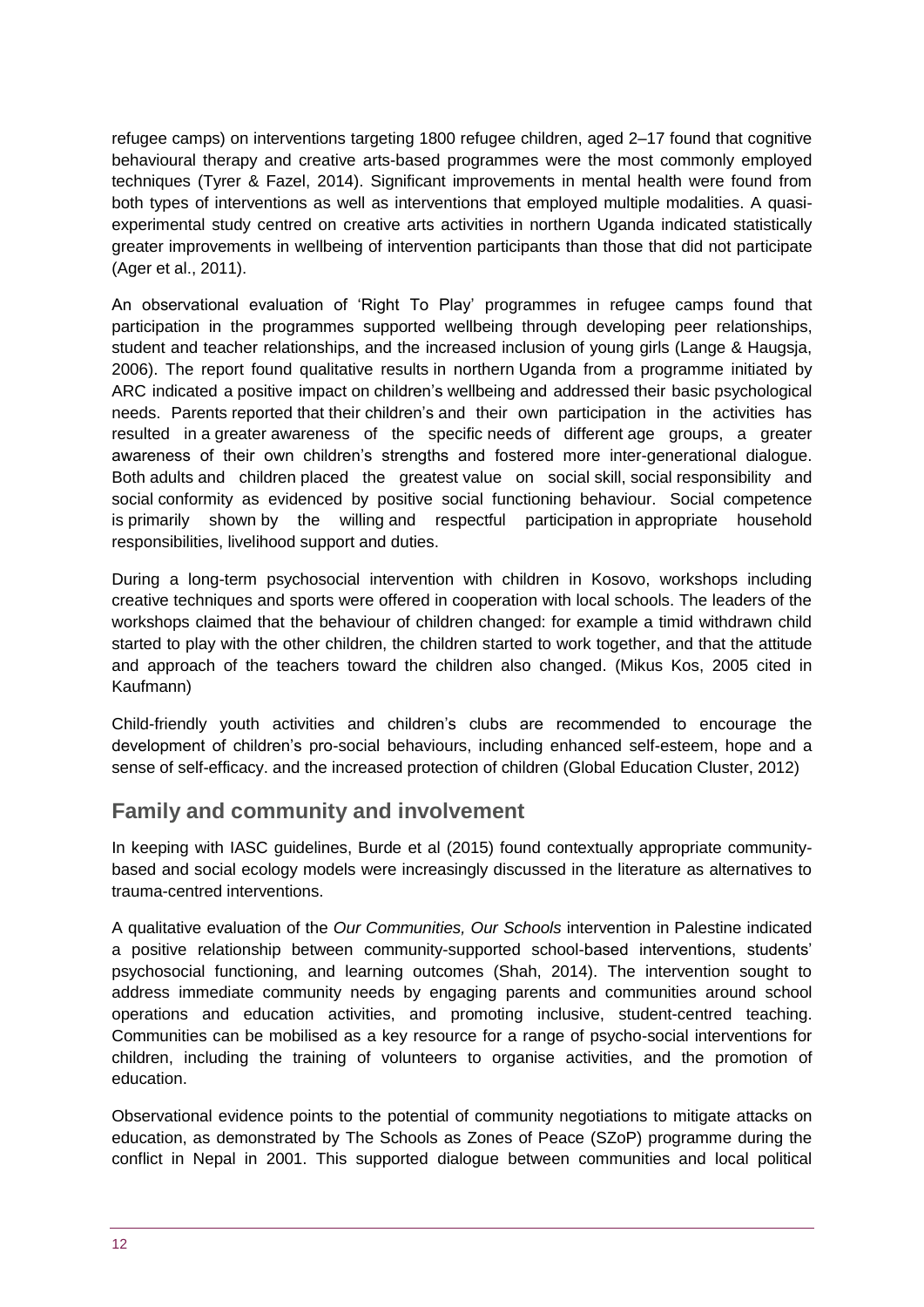groups to establish the neutrality of schools (Save the Children, 2009). Data suggests the programme has improved both the physical protection of schools and learning outcomes of students. Other observational studies suggest that a greater sense of community ownership in education serves as a protective mechanism to stave off attack and/or make students feel safer (Burde 2015). This is reflected in a report for UNICEF (2009) that found high levels of community and family participation were positively associated with students feeling safe and included in their child friendly schools programme school, especially among girls.

Researchers found that caregiver mental health was highly and significantly related to youth mental health, and "family acceptance" and "community stigma" were significantly associated with youth depression and anxiety symptoms. These studies suggest that psychosocial interventions in emergency settings should include and/or directly target caregivers in their efforts to improve children's mental health. Psychosocial interventions directed solely at caregivers, at caregivers and children, and at families are all effective at improving children's mental health (Siegenthaler, Munder, & Egger, 2012).

Burde et al. (2015) also found some evidence of the use of community mobile phone messaging in support of the physical protection of children's activities in conflict affected areas, especially in connection with attacks on schools. A large-scale SMS alert and survey system was initiated in Gaza with message sharing across parents, school staff and other community members to provide alerts and emergency notifications of ongoing military activities, alongside more general school announcements.

In a study of IRC-supported emergency education for Chechen displaced youth, Betancourt (2005), found a lack of formal education created additional stress among adolescents as their priorities were for normalcy and the need to secure a future through completing their education. They therefore wanted formal schooling situations and testing opportunities legitimised by local education officials. This has led IRC to move more rapidly to formal education in this and other programmes. The research also revealed that the more adolescents perceived their relationships with their families as close, caring and respectful, the better their mental health. Organisations working in conflict and emergencies therefore need to encourage parents and extended family to participate in education through family-student-teacher discussion groups, school-based health activities or community education committees.

## **Early childhood interventions**

Early Child Development (ECD) provides health, nutrition and cognitive development to 3-6 yearolds. The value of integrating the psychosocial component in the ECD program for conflictaffected populations is that the children may have mild developmental impairments due to limited stimulation from their mothers. Due to parental stress, mothers may not interact with the children, the children may not have as much freedom to roam around, explore and play, and receive little support from older siblings who may be forced to become income-earners for the household.

UNICEF (2012) found that children in conflict zones who have attended Early Childhood Development programmes centres were better able to express themselves without fear. Family communications and parents' attitudes were also reported to model healthy behaviours better. Burde et al (2015) found strong evidence to support the impact of interventions focused on early child development in crisis on child wellbeing. For example, a programme in Bosnia provided non-formal weekly meetings promoting good mother-child interaction, peer support, increased knowledge of child development and trauma, and basic health care demonstrated differences in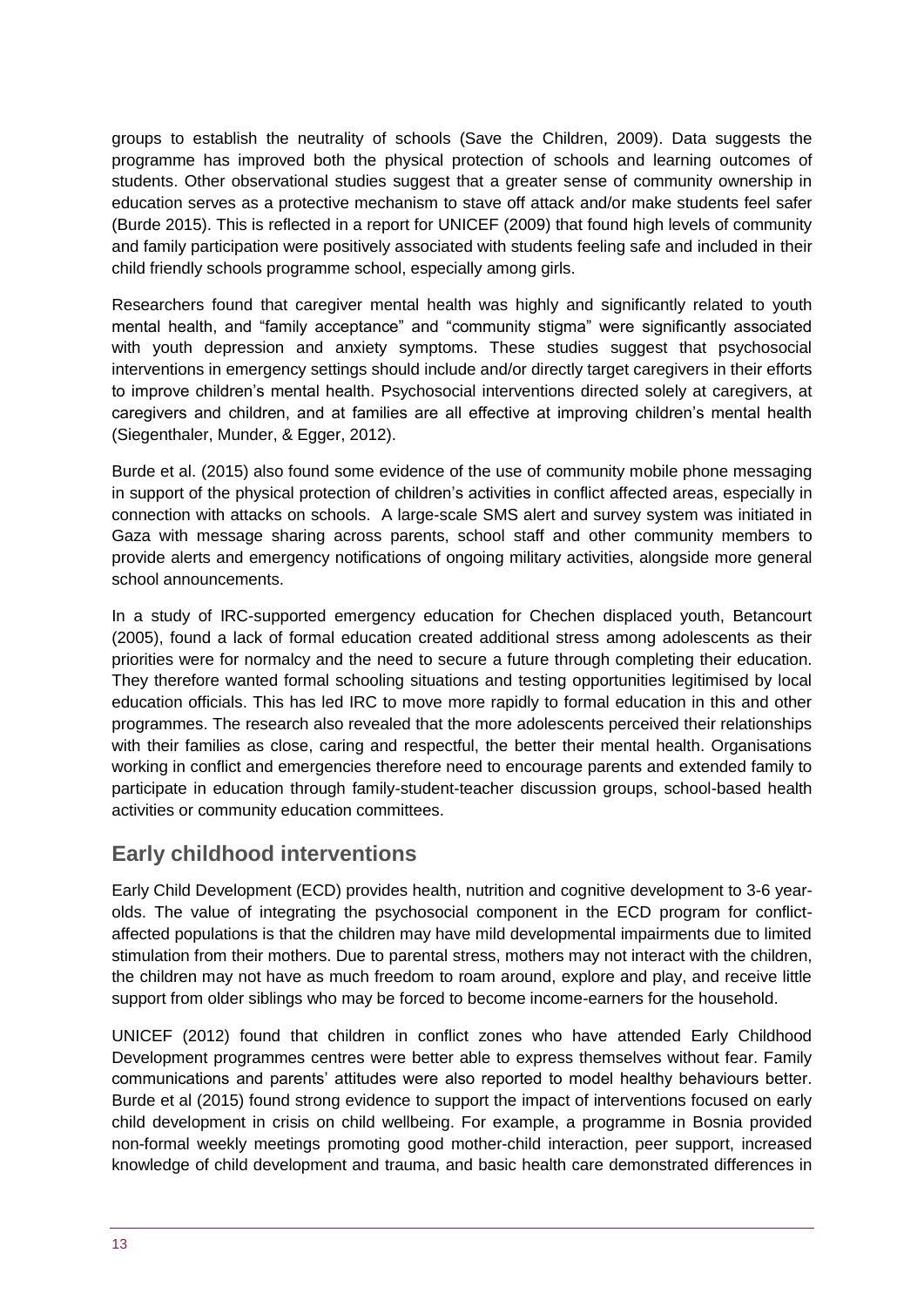maternal wellbeing and mental health, as well as on child psychosocial functioning between those attending and a control group.

# <span id="page-13-0"></span>**3. What are considered to be the core, essential components of psycho-social support and social and emotional learning? What distinctions should be made between activities that can be carried out in schools, during school hours and by regular teachers and activities that should be undertaken out of school, or after school in recreational or child-friendly spaces or school clubs, and/or conducted by trained specialists?**

Psycho-social approaches focus on most or all the affected population regardless of individual differences in war related exposures or traumatic stress reactions. Education can offer learners a safe, stable environment, and help restore a sense of normality, dignity, and hope by providing both some structure and supportive activities along with social and emotional learning.

UNICEF (2011) suggests psycho-social programming may be reflected in different ways in different cultures, but is generally focused on three core aspects: skills and knowledge; emotional well-being; and social well-being, whilst Nicolai (2003) identifies the three main approaches used in strengthening psychosocial support during crises are: recreation, play, non-formal education initiatives and safe spaces; training teachers on psycho-social issues and psycho-social support; and the introduction of new curriculum or learning content. The importance of a holistic and integrated approach to psycho-social programmes and some of the key factors to be considered have been detailed in answer to the previous question in the sections above. It is clear that education is seen as central to this provision, together with sports and recreation activities. Jordans et al (2010) suggest that, in providing a layered approach to interventions, there may need for extensive awareness raising within the community to reduce stigma and explain mental health and psycho-social care, the associated problems and their origins.

Key components include:

- Establishing a routine and opportunities for regular learning activities, either in schools, or other safe spaces
- Providing opportunities for children to interact with their peers, and supportive adult interaction. This requires training of teachers and facilitators to provide supportive responses to conversations and facilitate appropriate group discussion activities according to age level
- The provision of sports, creative arts and opportunities for free play
- Structured opportunities for discussion, play, drama, music, art, writing etc to process experiences. These can be conducted within safe spaces or by teachers in schools or nonformal education settings
- Providing training on psycho-social approaches for teachers. The key to success is in providing teachers with training that integrates psycho-social issues into pedagogy, lesson planning and classroom management. Training should provide teachers with: strategies for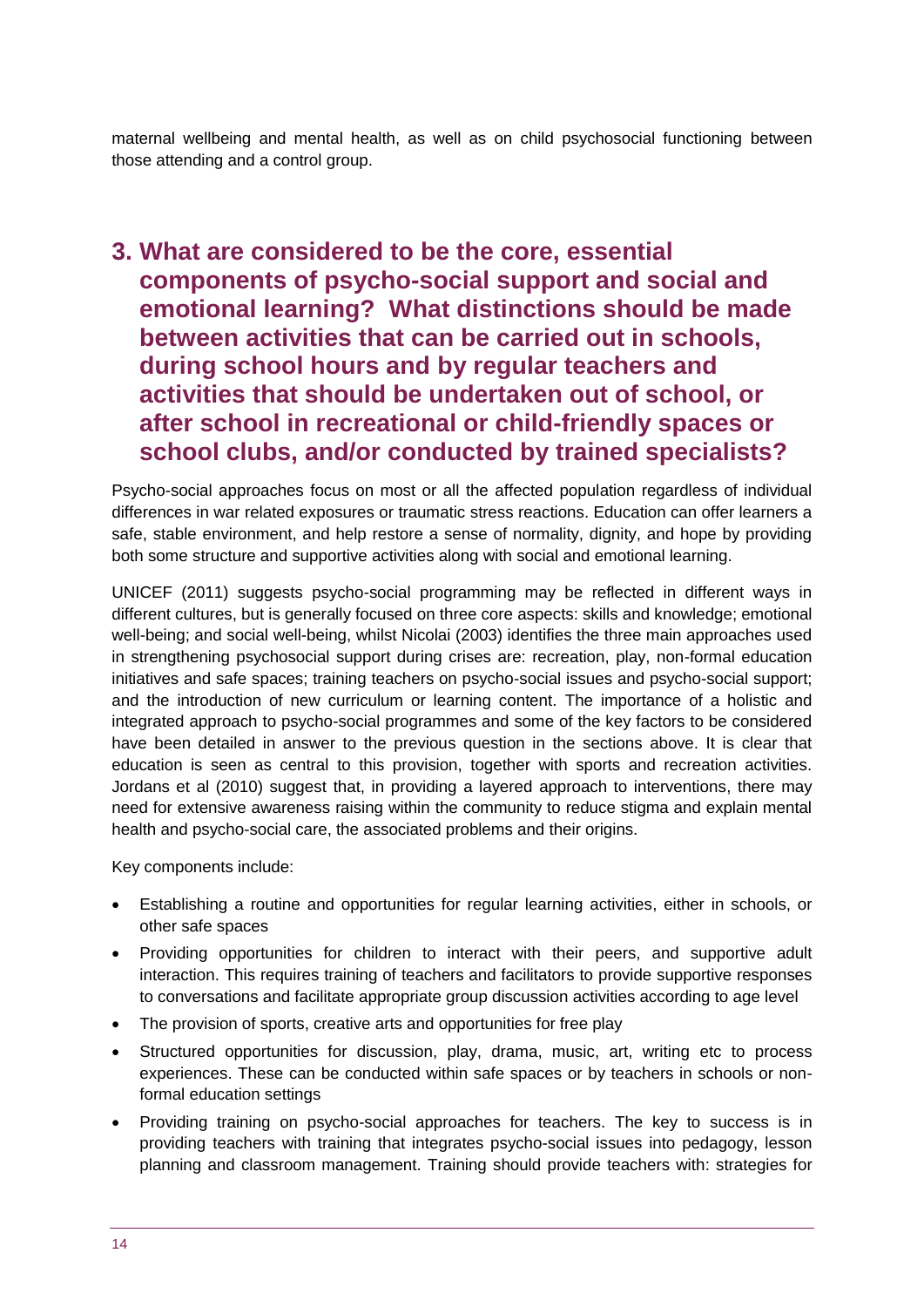students who are finding it hard to concentrate, such as using shorter and more active learning exercises; strategies for providing inclusive learning environments and avoiding corporal or psychological punishment of students; structured psychosocial and non-formal activities such as collaborative games, art, song, dance, and drama adapted to students' learning styles and needs; and the importance of scheduling sports for both sexes into the timetable.

- Remove biased and inflammatory material in the curriculum
- Incorporating peace education, reconciliation, SEL, life skills and school based health activities into the curriculum
- Follow up support and feedback to teachers and facilitators after training to ensure implementation and integration into practice
- Providing tools for the identification of children who are in need of specialist support and providing training for their use for teachers and facilitators of psycho-social programmes
- Health and safety education providing information to children about risks to their well-being from the effects of conflict, such as land-mines safety drills (according to local context)
- Activities to encourage parents to participate in their child's education through family/student/teacher group discussions or peer-to-peer parenting circles to develop their psycho-social skills to support their children
- Advocating for community support to children's well-being

The INEE (2106) promotes learning spaces (both schools and non-formal spaces), as an unparalleled setting in which to support children as they provide a unique opportunity for trained adults to make assessments, provide counselling, make referrals, and follow-up with children as needed. By integrating psycho-social services into an existing system that caters to children and their families, learning spaces, and particularly schools, with their existing curricula, structures, policies, and resources, offer promising locations where interventions can be sustained (Fazel et al., 2014). It should be noted, however, that unsafe learning environments can negatively impact the wellbeing of children and youth, including violating their rights. This fact often discourages caregivers from enrolling children, especially girls, in school and is a factor in school dropout.

Schools are often recommended as the setting of choice for psychosocial support interventions as they offer a familiar, non-stigmatised setting, provide the broadest access to children and their families and are well-placed for group rather than individual interventions (Jordans et al, 2010**).**  However, it is recognised that many children in times of conflict may not have access to school and alternative safe spaces need to be found to reach these children. Clubs are often formed to provide opportunities for sport and other recreational activities, and these can be both school and non-school based depending on the expertise available to organise them. These non-specialised psychosocial support interventions can be provided across different settings and both in and out of school time.

It is important that teachers, parents, the community, and child welfare professionals identify children of concern and address their needs through individual or group support. REPPSI (2012) suggest that training in psycho-social support can be given even to community members with very lows level of education, thereby expanding the reach of empathetic support and reducing the need for specialist support which is usually not available in most communities. They stress however, this should not be seen as a replacement for higher levels of support, and teachers and other caregivers should be trained to recognise symptoms of distress and how to access specialist support. This is reflected by Plan International (2017) who acknowledge the need for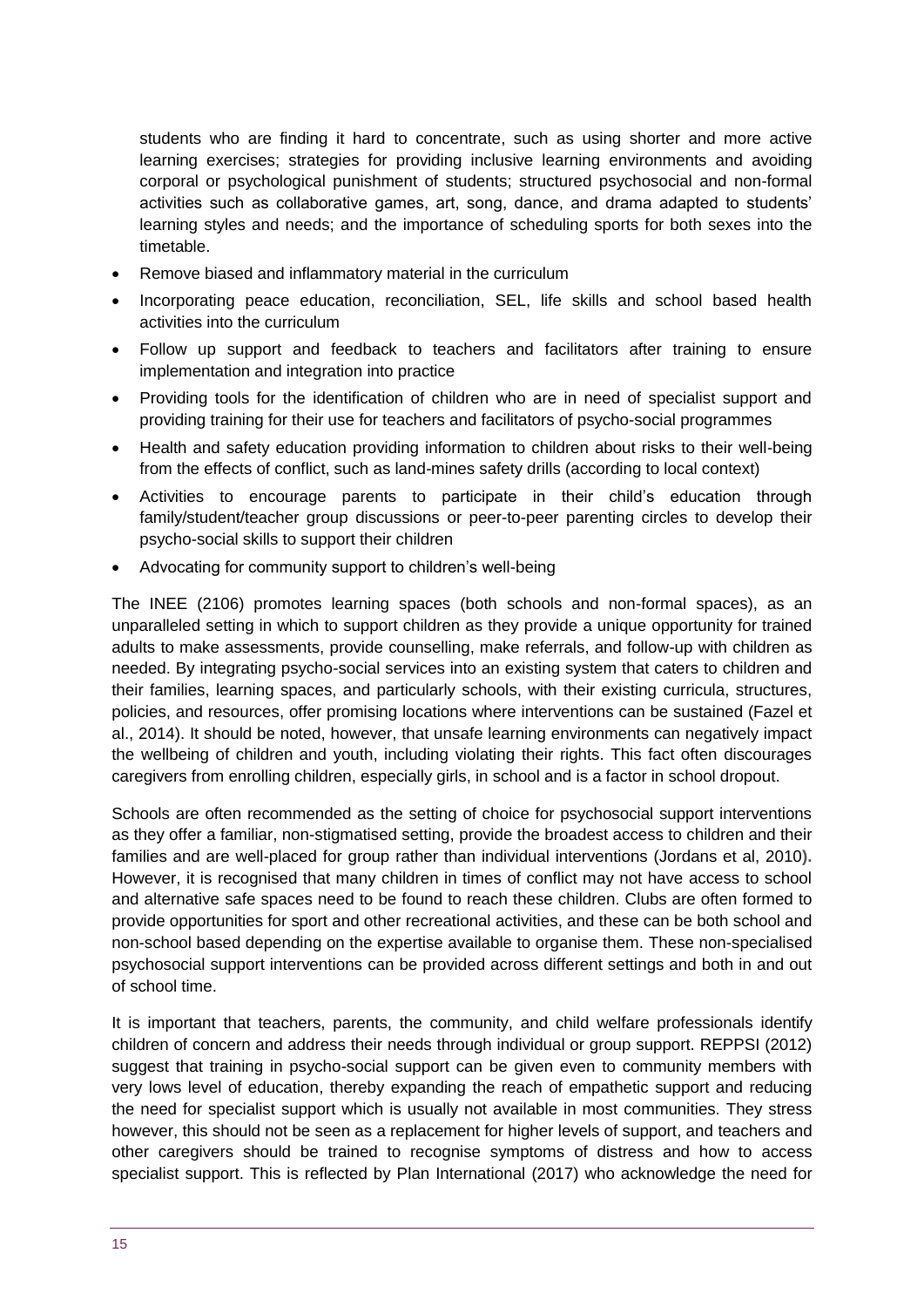technical specialists to support the structured implementation of psychosocial support activities by non-specialised staff, and the establishment of a functional referral system to respond to any concerns. Expectations of workers to provide support should be in keeping with the level and amount of training provided.

# <span id="page-15-0"></span>**4. References**

Ager, A, Ager, W, Stavrou, V. & Boothby, N. (2011) InterAgency Guide to the Evaluation of Psychosocial Programming in Emergencies. New York: UNICEF. <https://www.unicef.org/protection/files/Inter-AgencyGuidePSS.pdf>

Action for the Rights of Children (ARC) Resource pack: Foundation module 7 - Psychosocial support<http://www.refworld.org/pdfid/4b55dabe2.pdf>

Betancourt T (2005) Stressors, supports and the social ecology of displacement: psychosocial dimensions of an emergency education program for Chechen adolescents displaced in Ingushetia, Russia.<https://www.ncbi.nlm.nih.gov/pubmed/16404689>

Boothby N and Melvin C (2007) Towards Best Practice in School-Based Psychosocial Programming: A Survey of Current Approaches Program on Forced Migration and Health, Mailman School of Public Health, Columbia University, [http://www.cpcnetwork.org/wp](http://www.cpcnetwork.org/wp-content/uploads/2014/04/22.-Boothby-Melvin-2007-Towards-Best-Practice-in-School-Based.pdf)[content/uploads/2014/04/22.-Boothby-Melvin-2007-Towards-Best-Practice-in-School-Based.pdf](http://www.cpcnetwork.org/wp-content/uploads/2014/04/22.-Boothby-Melvin-2007-Towards-Best-Practice-in-School-Based.pdf)

Burde D., Guven O., Kelcey J., Lahmann H. and Al-Abbadi K. (2015). *What Works to Promote Children's Educational Access, Quality of Learning, and Wellbeing in Crisis-Affected Contexts. Education Rigorous Literature Review*. London: Department for International Development. [https://assets.publishing.service.gov.uk/media/57a0897ee5274a31e00000e0/61127-Education](https://assets.publishing.service.gov.uk/media/57a0897ee5274a31e00000e0/61127-Education-in-Emergencies-Rigorous-Review_FINAL_2015_10_26.pdf)[in-Emergencies-Rigorous-Review\\_FINAL\\_2015\\_10\\_26.pdf](https://assets.publishing.service.gov.uk/media/57a0897ee5274a31e00000e0/61127-Education-in-Emergencies-Rigorous-Review_FINAL_2015_10_26.pdf)

Gladwell, C. & Tanner, L. (2014) Hear it from the Children: Why education in emergencies is critical. London and Oslo: Save the Children UK and Norwegian Refugee Council. [http://www.nrc.no/arch/\\_img/9211343.pdf](http://www.nrc.no/arch/_img/9211343.pdf)

Global Education Cluster (2012) Protecting Education in countries affected by conflict Booklet 4: Education for Child Protection and Psychosocial Support [http://www.protectingeducation.org/sites/default/files/documents/cluster\\_booklet\\_4\\_-](http://www.protectingeducation.org/sites/default/files/documents/cluster_booklet_4_-_education_for_child_protection_and_psychosocial_support.pdf) [\\_education\\_for\\_child\\_protection\\_and\\_psychosocial\\_support.pdf](http://www.protectingeducation.org/sites/default/files/documents/cluster_booklet_4_-_education_for_child_protection_and_psychosocial_support.pdf)

IASC (2007) Guidelines on Mental Health and Psychosocial Support in Emergency Setting[shttp://interagencystandingcommittee.org/system/files/legacy\\_files/Guidelines%20IASC%](http://interagencystandingcommittee.org/system/files/legacy_files/Guidelines%20IASC%20Mental%20Health%20Psychosocial%20%28with%20index%29.pdf) [20Mental%20Health%20Psychosocial%20%28with%20index%29.pdf](http://interagencystandingcommittee.org/system/files/legacy_files/Guidelines%20IASC%20Mental%20Health%20Psychosocial%20%28with%20index%29.pdf) 

IASC (2010) Mental Health and Psychosocial Support in Humanitarian Emergencies: what should programme managers know? [http://interagencystandingcommittee.org/system/files/legacy\\_files/MHPSS%20Protection%20Act](http://interagencystandingcommittee.org/system/files/legacy_files/MHPSS%20Protection%20Actors.pdf) [ors.pdf](http://interagencystandingcommittee.org/system/files/legacy_files/MHPSS%20Protection%20Actors.pdf)

INEE (2010) Minimum standards for education handbook: preparedness, response, recovery [http://toolkit.ineesite.org/toolkit/INEEcms/uploads/1012/INEE\\_Minimum\\_Standards\\_Handbook\\_2](http://toolkit.ineesite.org/toolkit/INEEcms/uploads/1012/INEE_Minimum_Standards_Handbook_2010(HSP)-English_LoRes.pdf) [010\(HSP\)-English\\_LoRes.pdf](http://toolkit.ineesite.org/toolkit/INEEcms/uploads/1012/INEE_Minimum_Standards_Handbook_2010(HSP)-English_LoRes.pdf)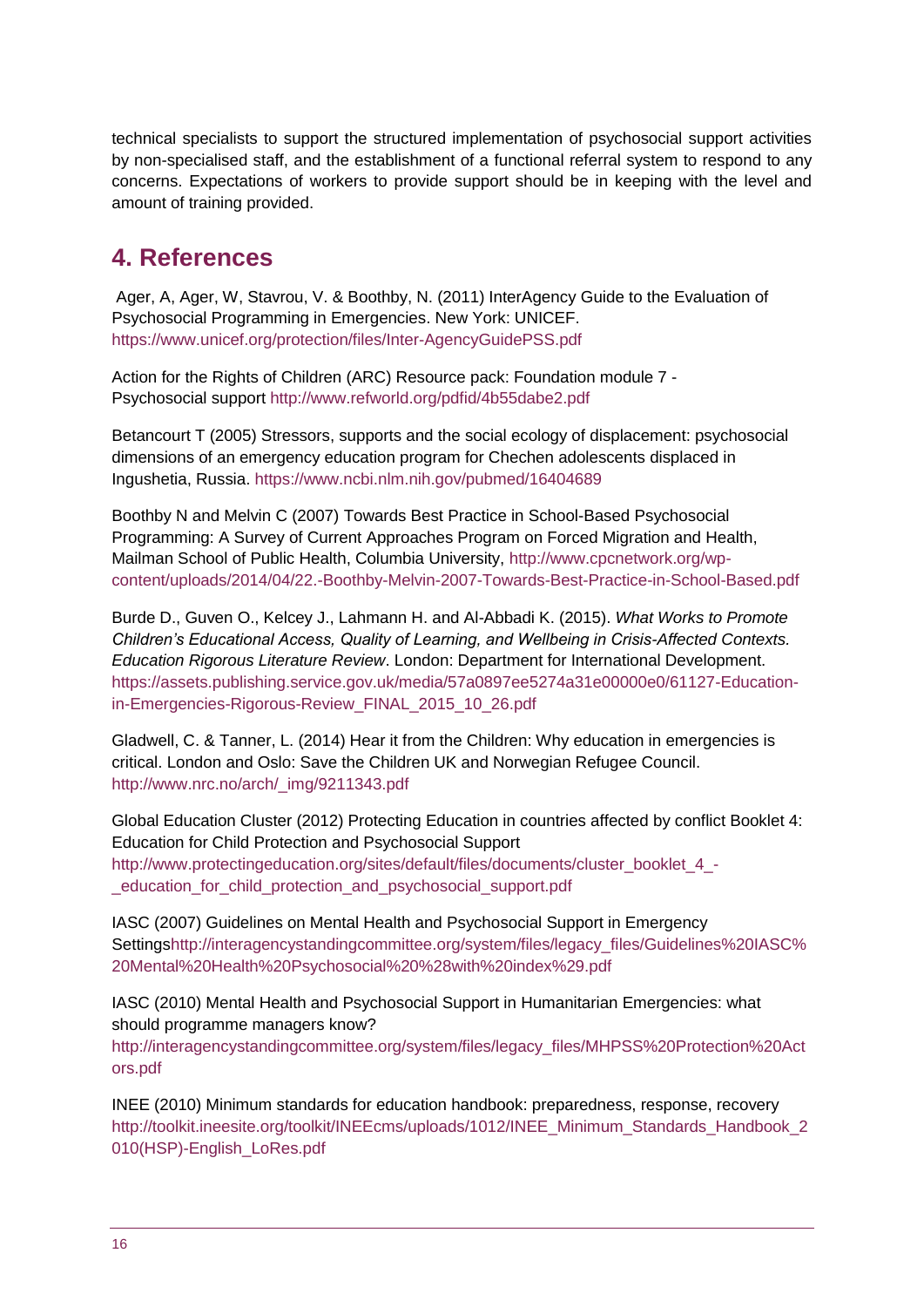INEE (2016) Background Paper on Psychosocial Support and Social and Emotional Learning for Children and Youth in Emergency Settings

[http://toolkit.ineesite.org/resources/ineecms/uploads/1126/20161219\\_PSS\\_SEL\\_Background\\_No](http://toolkit.ineesite.org/resources/ineecms/uploads/1126/20161219_PSS_SEL_Background_Note_Digital_Final.pdf) [te\\_Digital\\_Final.pdf](http://toolkit.ineesite.org/resources/ineecms/uploads/1126/20161219_PSS_SEL_Background_Note_Digital_Final.pdf)

IRC (2004) The IRC's psychosocial teacher training guide [http://toolkit.ineesite.org/resources/ineecms/uploads/1127/IRC\\_Psychosocial\\_Teacher\\_Training\\_](http://toolkit.ineesite.org/resources/ineecms/uploads/1127/IRC_Psychosocial_Teacher_Training_Guide.pdf) [Guide.pdf](http://toolkit.ineesite.org/resources/ineecms/uploads/1127/IRC_Psychosocial_Teacher_Training_Guide.pdf)

IRC (2012) Tools for creating healing classrooms [http://s3.amazonaws.com/inee](http://s3.amazonaws.com/inee-assets/resources/doc_1_HCI_Tools.pdf)[assets/resources/doc\\_1\\_HCI\\_Tools.pdf](http://s3.amazonaws.com/inee-assets/resources/doc_1_HCI_Tools.pdf)

Jordans, M. J.D., Tol, W. A., Komproe, I. H. and De Jong, J. V.T.M. (2010), Systematic Review of Evidence and Treatment Approaches: Psychosocial and Mental Health Care for Children in War. Child and Adolescent Mental Health, 14: 2–14. doi:10.1111/j.1475-3588.2008.00515.x <http://onlinelibrary.wiley.com/doi/10.1111/j.1475-3588.2008.00515.x/epdf>

Jordans, M., Wietse, J., Tol, W.A., Komproe I.H., Susanty,D., Vallipuram,A., Ntamatumba,P., Lasuba, A., and De Jong, J.V.T.M, (2009) Development of a multi-layered psychosocial care system for children in areas of political violence **DOI:** 10.1186/1752-4458-4-15 <https://ijmhs.biomedcentral.com/articles/10.1186/1752-4458-4-15>

Kaufmann, D., 2016) Children in Emergencies: Psychosocial Support as a Holistic Protection Mechanism [http://s3.amazonaws.com/inee-](http://s3.amazonaws.com/inee--assets/resources/Deborah_Kaufmann_Psychsocial_Support.pdf) [assets/resources/Deborah\\_Kaufmann\\_Psychsocial\\_Support.pdf](http://s3.amazonaws.com/inee--assets/resources/Deborah_Kaufmann_Psychsocial_Support.pdf)

Kalksma-Van Lith, B (20017) Psychosocial interventions for children in war-affected areas: the state of the art [https://www.essex.ac.uk/armedcon/story\\_id/thestateofart.pdf](https://www.essex.ac.uk/armedcon/story_id/thestateofart.pdf)

Lange & Haugsja, (2006) Review of Right to Play, Chr. Michelsen Institute [http://www.heart](http://www.heart-resources.org/doc_lib/review-right-play/)[resources.org/doc\\_lib/review-right-play/](http://www.heart-resources.org/doc_lib/review-right-play/)

Nicolai, S. (2003). *Psychosocial needs of conflict-affected children and adolescents*. World Bank-IIEP Summer School Background Paper. Paris: UNESCO. [http://s3.amazonaws.com/academia.edu.documents/31155372/rep\\_2003.pdf?AWSAccessKeyId](http://s3.amazonaws.com/academia.edu.documents/31155372/rep_2003.pdf?AWSAccessKeyId=AKIAIWOWYYGZ2Y53UL3A&Expires=1496166134&Signature=1Cy%2Bxv5Mat2KdQvzhNPzgb5uNRM%3D&response-content-disposition=inline%3B%20filename%3DThe_challenge_coordinating_post-war_educ.pdf#page=52) [=AKIAIWOWYYGZ2Y53UL3A&Expires=1496166134&Signature=1Cy%2Bxv5Mat2KdQvzhNPzg](http://s3.amazonaws.com/academia.edu.documents/31155372/rep_2003.pdf?AWSAccessKeyId=AKIAIWOWYYGZ2Y53UL3A&Expires=1496166134&Signature=1Cy%2Bxv5Mat2KdQvzhNPzgb5uNRM%3D&response-content-disposition=inline%3B%20filename%3DThe_challenge_coordinating_post-war_educ.pdf#page=52) [b5uNRM%3D&response-content-](http://s3.amazonaws.com/academia.edu.documents/31155372/rep_2003.pdf?AWSAccessKeyId=AKIAIWOWYYGZ2Y53UL3A&Expires=1496166134&Signature=1Cy%2Bxv5Mat2KdQvzhNPzgb5uNRM%3D&response-content-disposition=inline%3B%20filename%3DThe_challenge_coordinating_post-war_educ.pdf#page=52)

[disposition=inline%3B%20filename%3DThe\\_challenge\\_coordinating\\_post](http://s3.amazonaws.com/academia.edu.documents/31155372/rep_2003.pdf?AWSAccessKeyId=AKIAIWOWYYGZ2Y53UL3A&Expires=1496166134&Signature=1Cy%2Bxv5Mat2KdQvzhNPzgb5uNRM%3D&response-content-disposition=inline%3B%20filename%3DThe_challenge_coordinating_post-war_educ.pdf#page=52)war\_educ.pdf#page=52

Nicolai S and Triplehorn C (2003) The role of education in protecting children in conflict Humanitarian Practice Network (HPN) Overseas Development Institut[ehttp://reliefweb.int/sites/reliefweb.int/files/resources/912E30B729E05F1EC1256D9C0036](http://reliefweb.int/sites/reliefweb.int/files/resources/912E30B729E05F1EC1256D9C0036B466-hpn-education-mar03.pdf) [B466-hpn-education-mar03.pdf](http://reliefweb.int/sites/reliefweb.int/files/resources/912E30B729E05F1EC1256D9C0036B466-hpn-education-mar03.pdf)

Innovation competition: EduApp4Syria on Norad website: [https://www.norad.no/eduapp4syria](https://www.norad.no/eduapp4syria%20accessed%2005/06/2017)  [accessed 05/06/2017](https://www.norad.no/eduapp4syria%20accessed%2005/06/2017)

Plan International (2017) Community-based psychosocial support for Syrian and Egyptian children in urban areas: a case study from Egypt, United Kingdom: Plan International [https://plan](https://plan-international.org/publications/pyschosocial-support-syrian-and-egyptian-children-urban-areas#download-options)[international.org/publications/pyschosocial-support-syrian-and-egyptian-children-urban](https://plan-international.org/publications/pyschosocial-support-syrian-and-egyptian-children-urban-areas#download-options)[areas#download-options](https://plan-international.org/publications/pyschosocial-support-syrian-and-egyptian-children-urban-areas#download-options)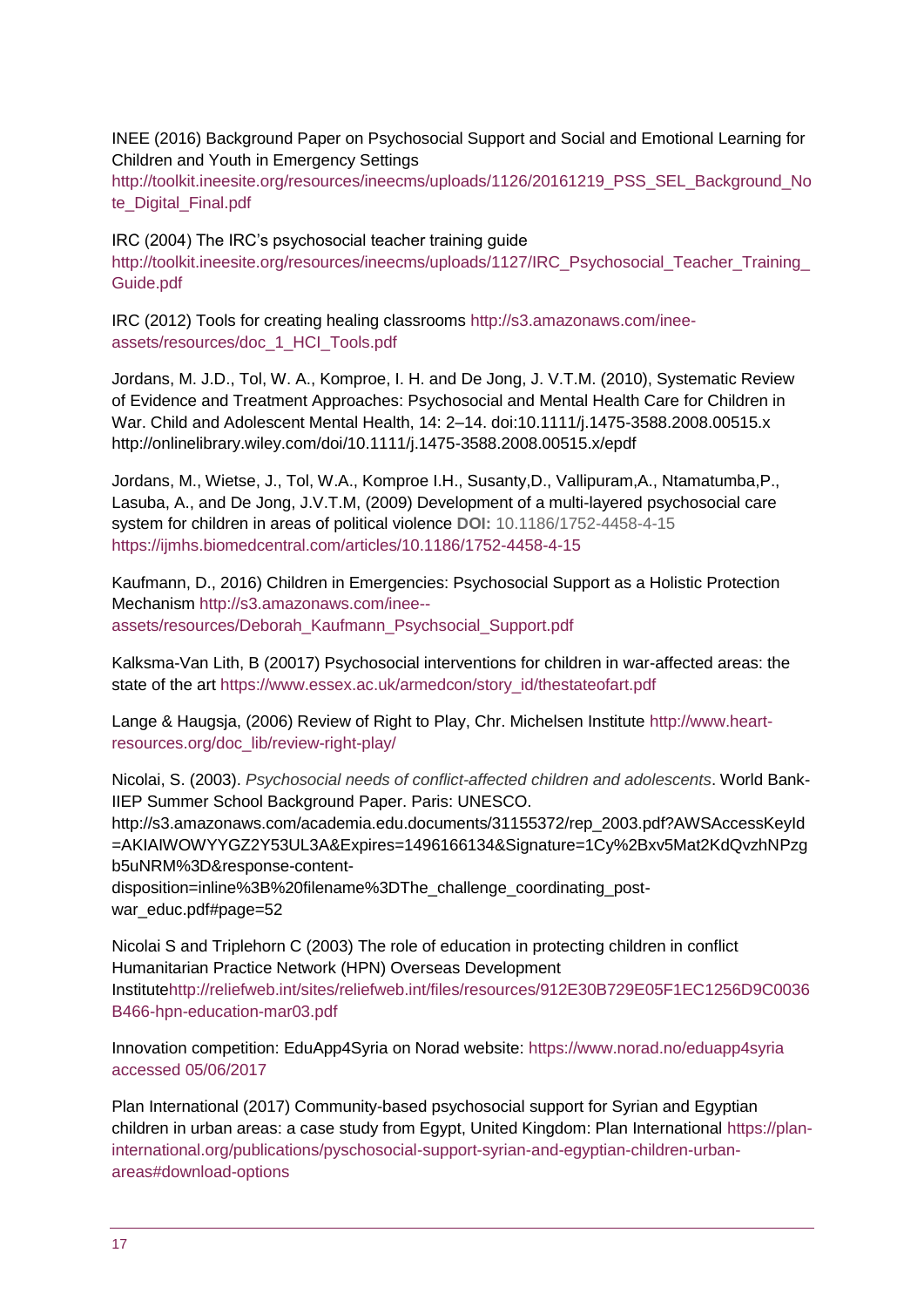REPPSI (2012): Mainstreaming Psychosocial Care and Support within the Education Secto[rhttp://toolkit.ineesite.org/resources/ineecms/uploads/1126/REPSSI\\_mainstream\\_Schools\\_](http://toolkit.ineesite.org/resources/ineecms/uploads/1126/REPSSI_mainstream_Schools_final.pdf) [final.pdf](http://toolkit.ineesite.org/resources/ineecms/uploads/1126/REPSSI_mainstream_Schools_final.pdf)

Reyes, Joel (2013) What matters most to students in contexts of adversity: A framework paper, World Bank, Washington

[http://documents.worldbank.org/curated/en/465851468315293860/pdf/777600WP0ERA0F00Box](http://documents.worldbank.org/curated/en/465851468315293860/pdf/777600WP0ERA0F00Box377299B00PUBLIC0.pdf) [377299B00PUBLIC0.pdf](http://documents.worldbank.org/curated/en/465851468315293860/pdf/777600WP0ERA0F00Box377299B00PUBLIC0.pdf)

Save the Children (2009), Promoting schools as zones of peace <https://resourcecentre.savethechildren.net/node/4541/pdf/4541.pdf>

Save the Children (2014), Mental health and psychosocial support for children affected by the Syrian Crisis Regional mapping June-Dec 2014 summary report [https://www.savethechildren.net/sites/default/files/libraries/Mental%20Health%20and%20Psycho](https://www.savethechildren.net/sites/default/files/libraries/Mental%20Health%20and%20Psychosocial%20Mapping%20April%202015.pdf) [social%20Mapping%20April%202015.pdf](https://www.savethechildren.net/sites/default/files/libraries/Mental%20Health%20and%20Psychosocial%20Mapping%20April%202015.pdf)

Save the Children (2015) Child Resilience Programme [https://resourcecentre.savethechildren.net/node/9589/pdf/scd\\_child\\_resilience\\_progr\\_brochure\\_](https://resourcecentre.savethechildren.net/node/9589/pdf/scd_child_resilience_progr_brochure_nov2015.pdf) [nov2015.pdf](https://resourcecentre.savethechildren.net/node/9589/pdf/scd_child_resilience_progr_brochure_nov2015.pdf)

Save the Children (2017) [Invisible Wounds: The impact of six years of war on the mental health](http://reliefweb.int/report/syrian-arab-republic/invisible-wounds-impact-six-years-war-mental-health-syria-s-children)  [of Syria's children](http://reliefweb.int/report/syrian-arab-republic/invisible-wounds-impact-six-years-war-mental-health-syria-s-children) [http://reliefweb.int/report/syrian-arab-republic/invisible-wounds-impact-six](http://reliefweb.int/report/syrian-arab-republic/invisible-wounds-impact-six-years-war-mental-health-syria-s-children)[years-war-mental-health-syria-s-children](http://reliefweb.int/report/syrian-arab-republic/invisible-wounds-impact-six-years-war-mental-health-syria-s-children)

Shah, R. (2014). Evaluation of the Norwegian Refugee Council's Palestine Education Programme.<http://www.alnap.org/resource/12820>

Tyrer RA, Fazel M (2014) School and Community-Based Interventions for Refugee and Asylum Seeking Children: A Systematic Review. PLoS ONE 9(2): e89359. doi:10.1371/journal.pone.0089359 [http://journals.plos.org/plosone/article/file?id=10.1371/journal.pone.0097977.s002&type=supplem](http://journals.plos.org/plosone/article/file?id=10.1371/journal.pone.0097977.s002&type=supplementary) [entary](http://journals.plos.org/plosone/article/file?id=10.1371/journal.pone.0097977.s002&type=supplementary)

UNESCO (2011) EFA Global Monitoring Report. The hidden crisis: Armed conflict and education, UNESCO Paris<http://unesdoc.unesco.org/images/0019/001907/190743e.pdf>

UNICEF (2009) Psychosocial Support of Children In emergencies <https://mhpss.net/?get=291/1386315295-Psychosocialsupportofchildreninemergencies.pdf>

UNICEF, (2011) Inter-Agency Guide to the Evaluation of Psychosocial Programming in Emergencies. New York: United Nations Children's Fund.

UNICEF (2013) Evaluation of programmes to protect children in emergencies: synthesis report [https://www.unicef.org/evaldatabase/files/Evaluation\\_of\\_UNICEF\\_Programmes\\_to\\_Protect\\_Child](https://www.unicef.org/evaldatabase/files/Evaluation_of_UNICEF_Programmes_to_Protect_Children_in_Emergencies_-_Synthesis_Report.pdf) [ren\\_in\\_Emergencies\\_-\\_Synthesis\\_Report.pdf](https://www.unicef.org/evaldatabase/files/Evaluation_of_UNICEF_Programmes_to_Protect_Children_in_Emergencies_-_Synthesis_Report.pdf)

UNICEF (2016) Education Cannot Wait: A Fund for Education In Emergencies, UNICEF [https://downloads.unicef.org.uk/wp-](https://downloads.unicef.org.uk/wp-content/uploads/2016/05/UnicefEducationCannotWaitBriefing_2016_s.pdf?_ga=2.150859573.2046388094.1496757275-1277700185.1496757275)

[content/uploads/2016/05/UnicefEducationCannotWaitBriefing\\_2016\\_s.pdf?\\_ga=2.150859573.20](https://downloads.unicef.org.uk/wp-content/uploads/2016/05/UnicefEducationCannotWaitBriefing_2016_s.pdf?_ga=2.150859573.2046388094.1496757275-1277700185.1496757275) [46388094.1496757275-1277700185.1496757275](https://downloads.unicef.org.uk/wp-content/uploads/2016/05/UnicefEducationCannotWaitBriefing_2016_s.pdf?_ga=2.150859573.2046388094.1496757275-1277700185.1496757275)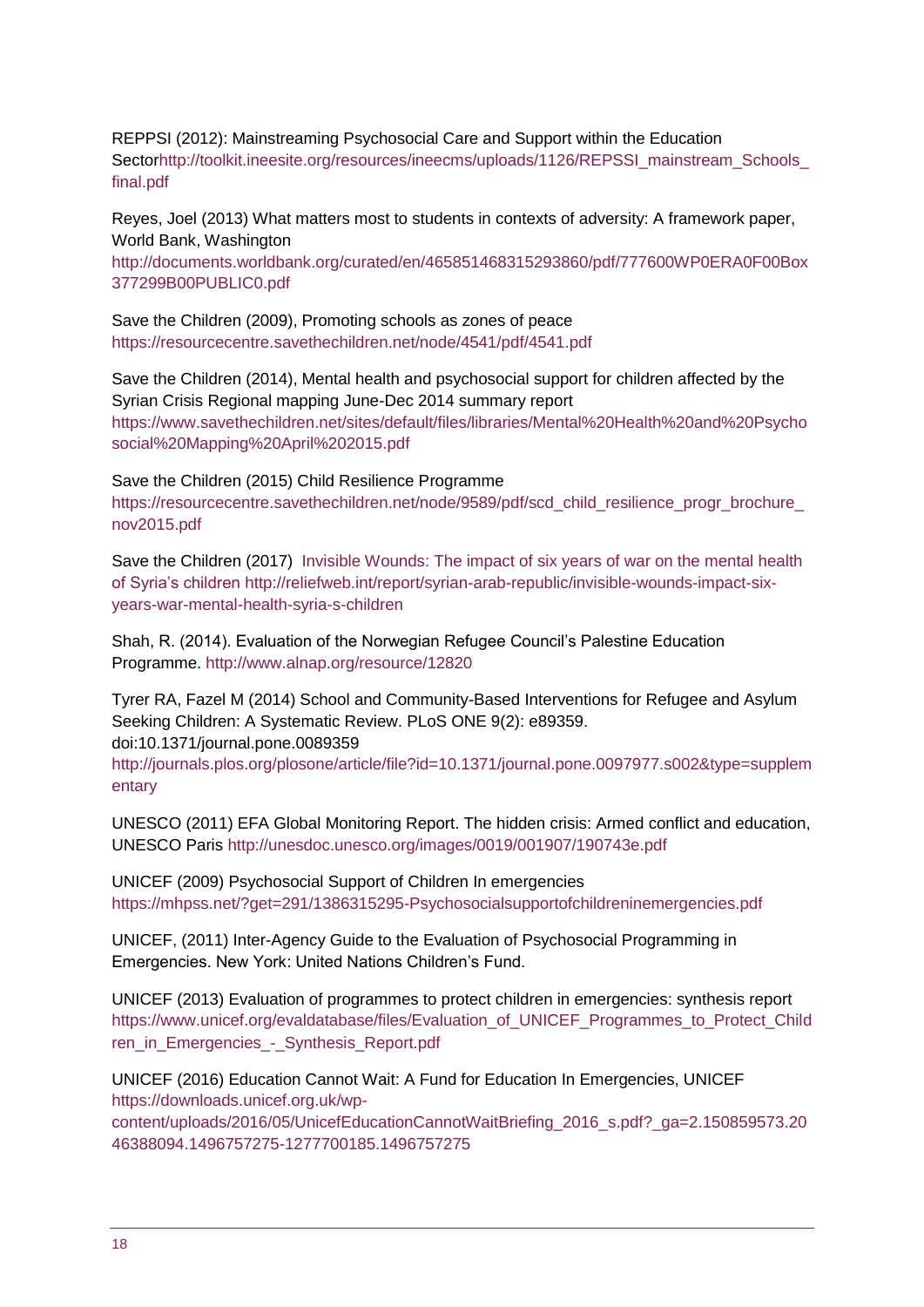Weare, K. and M. Nind. 2011. "Mental health promotion and problem prevention in schools: What does the evidence say?" *Health Promotion International* 26: 129-169. [https://academic.oup.com/heapro/article/26/suppl\\_1/i29/687644/Mental-health-promotion-and](https://academic.oup.com/heapro/article/26/suppl_1/i29/687644/Mental-health-promotion-and-problem-prevention-in)[problem-prevention-in](https://academic.oup.com/heapro/article/26/suppl_1/i29/687644/Mental-health-promotion-and-problem-prevention-in)

Winthrop, R. & Kirk, J. (2005) Teacher Development and Student Well-being: IRC's Healing Classrooms Initiative, Forced Migration Review 22. Jan 2005 <http://www.fmreview.org/FMRpdfs/FMR22/FMR2209.pdf>

Wolmer, L., Hamiel, D., Barchas, J. D., Slone, M. and Laor, N. (2011), Teacher-delivered resilience-focused intervention in schools with traumatized children following the second Lebanon war. J. Traum. Stress, 24: 309–316. doi:10.1002/jts.20638 <http://onlinelibrary.wiley.com/doi/10.1002/jts.20638/pdf>

World Bank & IRC (2013) Learning and Resilience: The Crucial Role of Social and Emotional Well-being in Contexts of Adversity. Education Notes.

[http://documents.worldbank.org/curated/en/849991468337162828/pdf/832590Revised00Box038](http://documents.worldbank.org/curated/en/849991468337162828/pdf/832590Revised00Box0382116B00PUBLIC0.pdf) [2116B00PUBLIC0.pdf](http://documents.worldbank.org/curated/en/849991468337162828/pdf/832590Revised00Box0382116B00PUBLIC0.pdf)

## **Acknowledgements**

We thank the following experts who voluntarily provided suggestions for relevant literature or other advice to the author to support the preparation of this report. The content of the report is the sole responsibility of the author and does not necessarily reflect the opinions of any of the experts consulted.

- Dr. Paul Montgomery, University of Birmingham, UK
- Dr. Michael Wessells, Mailman School of Public Health, Columbia University, USA
- Prof. Mario Novelli, Centre of International Education University of Sussex
- Dr. Scherto Gill, Guerrand-Hermès Foundation for Peace, UK
- Prof. Anthony Redmond, University of Manchester, UK
- Prof. Rachel Calam, University of Manchester, UK
- Prof. Stephen Frosh, Birbeck College, UK
- Dr. Bruna Seu, Birbeck University, UK
- Peter Ventevogel, UNHCR, Switzerland

## **Suggested citation**

Mattingly J. (2017). *Approaches to providing psycho-social support for children, teachers and other school staff, and social emotional learning for children and young people in protracted conflict situations.* K4D Helpdesk Report. Brighton, UK: Institute of Development Studies.

## **About this report**

*This report is based on five days of desk-based research. The K4D research helpdesk provides rapid syntheses of a selection of recent relevant literature and international expert thinking in response to specific questions relating to international development. For any enquiries, contact helpdesk@k4d.info.*